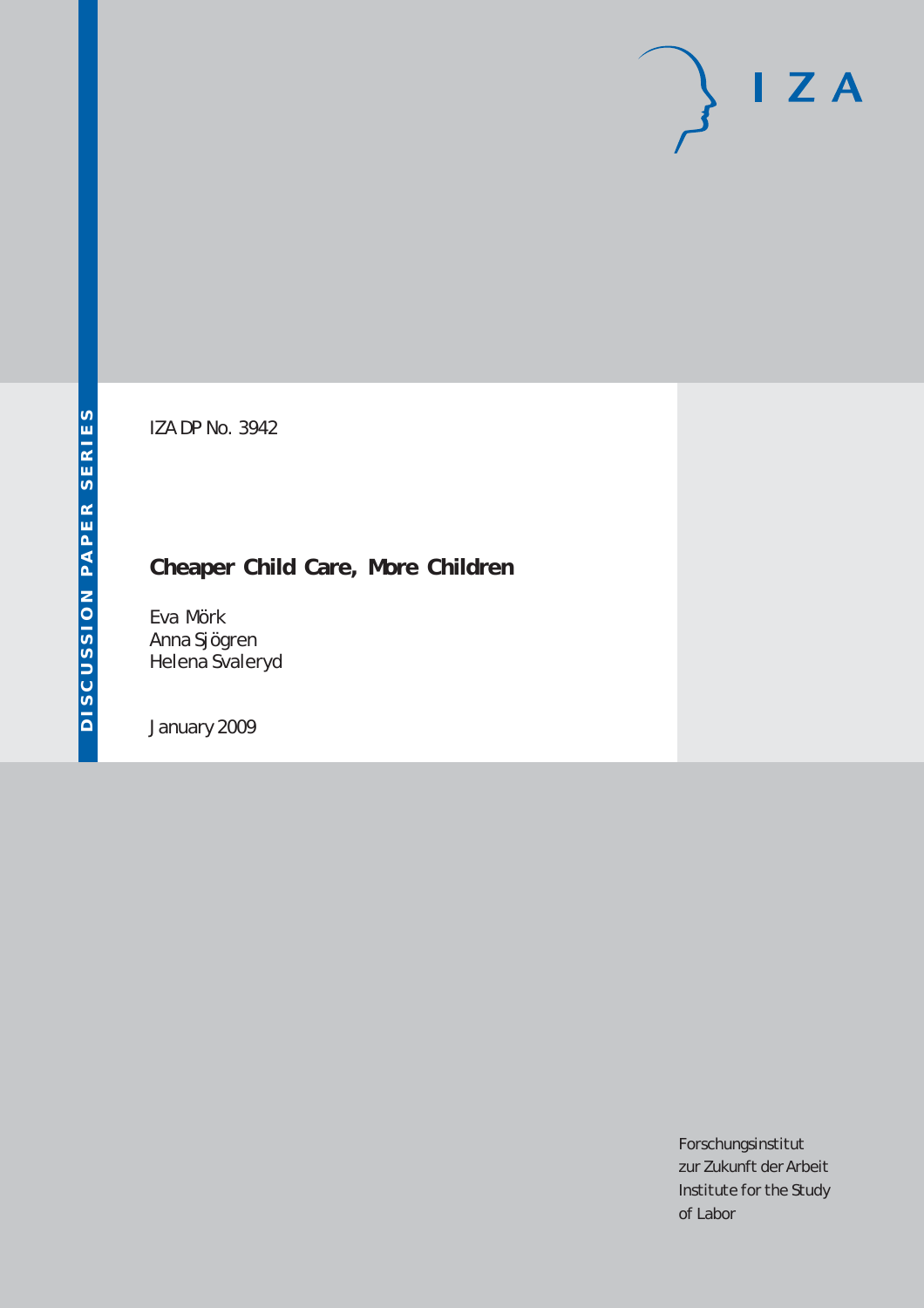# **Cheaper Child Care, More Children**

### **Eva Mörk**

*IFAU, Uppsala University and IZA* 

# **Anna Sjögren**

*IFAU* 

## **Helena Svaleryd**

*IFN*

Discussion Paper No. 3942 January 2009

IZA

P.O. Box 7240 53072 Bonn Germany

Phone: +49-228-3894-0 Fax: +49-228-3894-180 E-mail: [iza@iza.org](mailto:iza@iza.org)

Any opinions expressed here are those of the author(s) and not those of IZA. Research published in this series may include views on policy, but the institute itself takes no institutional policy positions.

The Institute for the Study of Labor (IZA) in Bonn is a local and virtual international research center and a place of communication between science, politics and business. IZA is an independent nonprofit organization supported by Deutsche Post World Net. The center is associated with the University of Bonn and offers a stimulating research environment through its international network, workshops and conferences, data service, project support, research visits and doctoral program. IZA engages in (i) original and internationally competitive research in all fields of labor economics, (ii) development of policy concepts, and (iii) dissemination of research results and concepts to the interested public.

IZA Discussion Papers often represent preliminary work and are circulated to encourage discussion. Citation of such a paper should account for its provisional character. A revised version may be available directly from the author.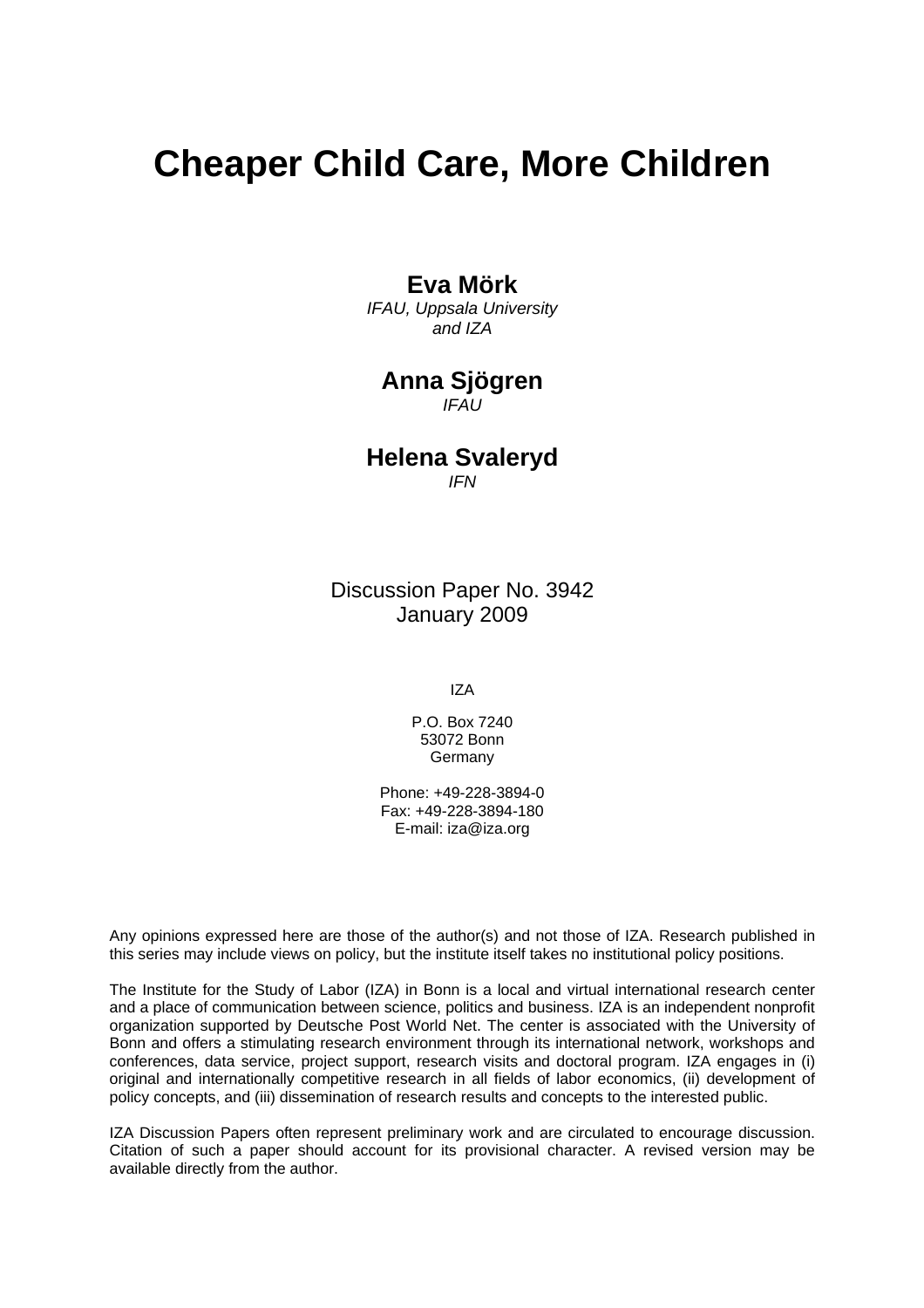IZA Discussion Paper No. 3942 January 2009

# **ABSTRACT**

# **Cheaper Child Care, More Children[\\*](#page-2-0)**

We study the effect of child care costs on the fertility behavior of Swedish women and find that reductions in child care charges influence fertility decisions, even when costs are initially highly subsidized. Exploiting the exogenous variation in child care costs caused by a Swedish child care reform, we are able to identify the causal effect of child care costs on fertility in a context in which child care enrolment is almost universal and the labor force participation of mothers is very high. A typical household planning another child experienced a reduction in expected future child care costs of SEK 106,000 (USD 17,800). This reduction resulted in 3-5 more child births per 1,000 women during an 18 month period, which corresponds to a 4-6 per cent increase in the birth rate.

JEL Classification: H31, J13

Keywords: child care, cost of children, fertility, quasi-experiment, difference-in-differences

Corresponding author:

 $\overline{a}$ 

Eva Mörk Uppsala University PO Box 513 SE-751 20 Uppsala Sweden E-mail: [eva.mork@ifau.uu.se](mailto:eva.mork@ifau.uu.se) 

<span id="page-2-0"></span><sup>\*</sup> We are grateful for comments by Matz Dahlberg, Peter Fredriksson, Rafael Lalive, Imran Rasul and participants at seminars at IFN, IFAU, SOFI, Stockholm University, Växjö University, the IFN Stockholm Conference on Family, Children and Work and the 23rd Annual Congress of EEA in Milan.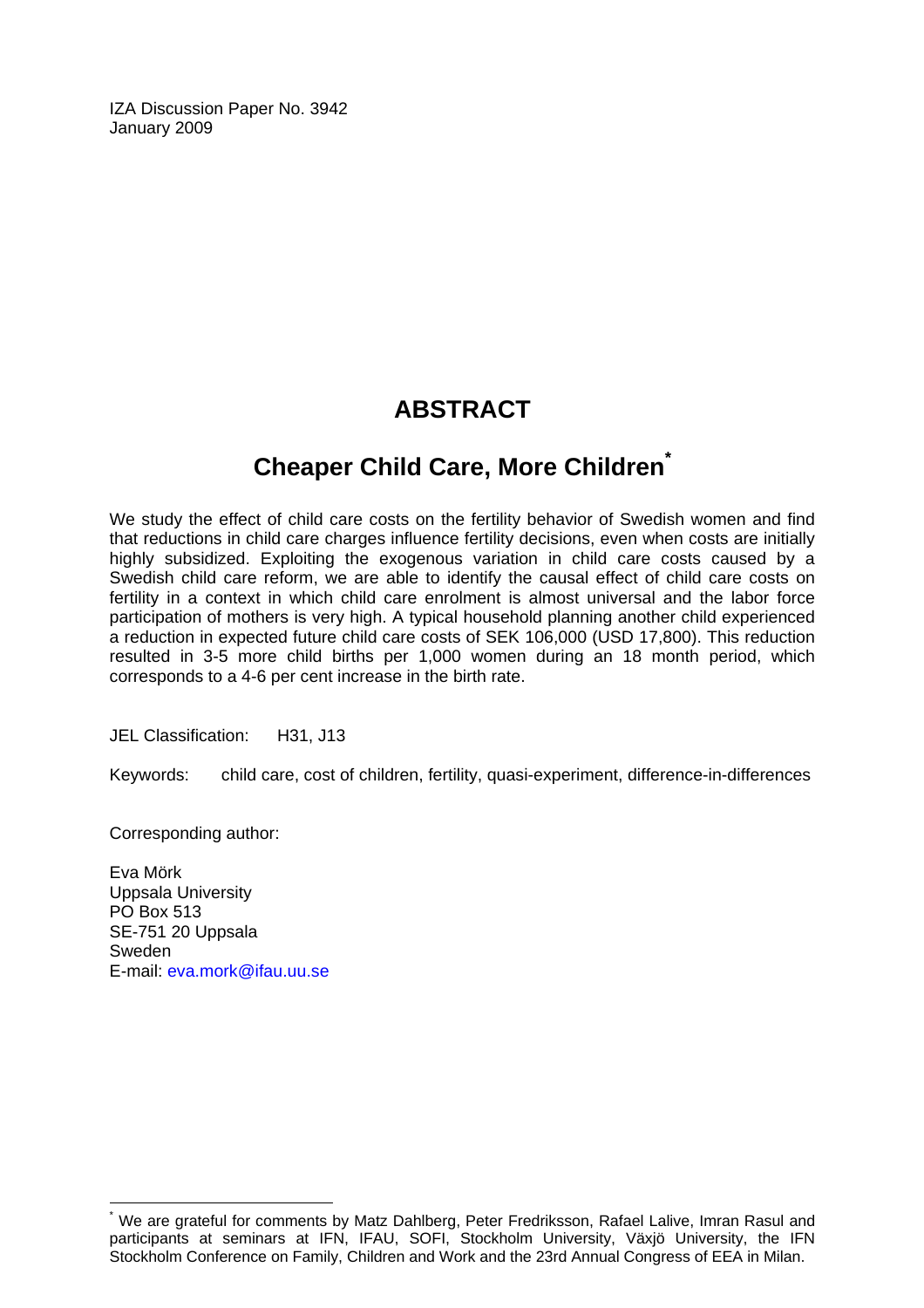# **1** Introduction

Low fertility rates, aging populations, and the concern for long run labor supply have inspired policy interest in how the availability and price of child care services influence maternal labor supply and birth rates. Cross country comparisons show that birth rates are indeed higher in OECD countries with high female labor force participation and wide access to child care (D'Addio and Mira d'Ercole, 2005). Yet, the direction of causality is not well understood.

We aim to establish if there is a causal effect of child care costs on fertility. To this end, we exploit the quasi-experiment created by the Swedish Child Care Reform in 2001. This reform imposed a cap on child care charges and standardized fee schedules across Swedish municipalities. As a consequence of the reform, households, similar in characteristics, experienced different cost changes depending on where they lived, and households in a given municipality experienced different cost changes depending on characteristics such as household income, and the number and age of the children. Hence, depending on the household characteristics that determine child care charges, the reform introduced exogenous variation in child care costs.

Our estimates imply that the reform, which induced an average reduction in total child care costs of SEK 106,000 (just over 50 per cent), increased fertility rates by about 4–6 per cent. Stated differently, a USD 10,000 reduction in child care costs increased fertility by 2–3 children per 1,000 women.

Theoretical models of fertility and maternal labor supply (e.g. Ermish, 1989a, b; Apps and Rees, 2004) predict that reductions in child care costs ought to affect labor supply, rather than fertility, when child care enrollment and labor supply are initially low. The reason for this is that cost reductions make it more attractive to enter the labor market or to work longer hours. Yet, in the Swedish context, in which labor supply and child care enrollment are high but fertility is relatively low, fertility may be the more likely margin of adjustment to cost changes. A reason is that Swedish child care is supplied during regular and rather short work hours, leaving little scope for increasing labor supply on the intensive margin. Indeed, Lundin et al. (2008) find that the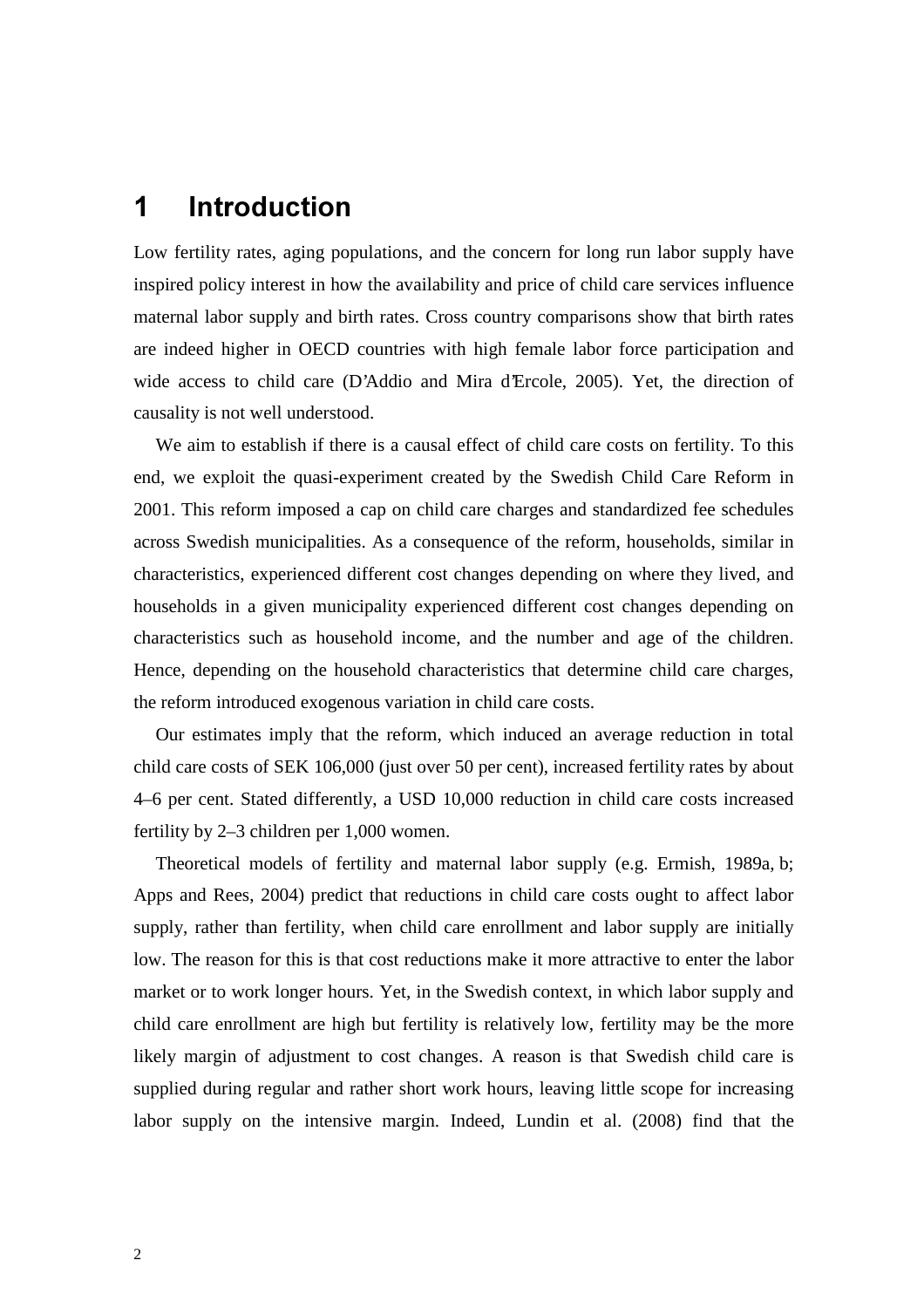reduction in child care charges after the reform had no effect on the labor supply of Swedish mothers. There is also evidence that hours in care for children already enrolled increased only marginally as a result of lower child care costs (Wikstrom, 1997).

Previous microstudies have found mixed support for the hypothesis that lower child care charges increase fertility. Blau and Robins (1989) use American survey data and find that a higher cost for child care had a negative impact on the birth rates of women who were *not* employed, but no effect on employed women. In a study of Italian data, Del Boca (2002) finds that both fertility and labor force participation are positively correlated with better access to child care. These studies, however, suffer from endogeneity problems. Both the availability of child care and the charges actually paid by families are largely a matter of choice on the part of local governments in response to demand, or families making choices over both quality and quantity of child care.

In a more recent study, Schlosser (2006) uses the introduction of free public preschool for children aged 3 and 4 in Israel to estimate the effects of a reduction in child care costs on Arab mothers' labor supply and fertility. She finds no effect on fertility but a positive impact on labor supply. Schlosser uses quasi-experimental data and is therefore more likely to capture causal effects rather than correlations. However, the context she studies is specific in the sense that maternal labor supply was initially very low, while fertility was high and no subsidized child care existed prior to the reform. In such a situation we would hardly expect to see further increases in fertility.

Two recent studies on US data use changes in household service sector wages, caused by low wage immigration, to study the effects on labor supply and fertility. Cortes and Tessada (2008) find positive effects on the labor supply of women, and, in particular, that well educated mothers worked longer hours when low skilled immigration increased the supply of cheap and flexible child care. Furtado and Hock (2008) show that lower wages in the child care sector resulted in higher fertility for these well educated women.

The US context is more similar to the Swedish context studied here; most women work, have children and use child care. However, there are important differences. Immigration may primarily lower the price of flexible nanny services making it possible to combine career and family for high earning women, but this kind of child care may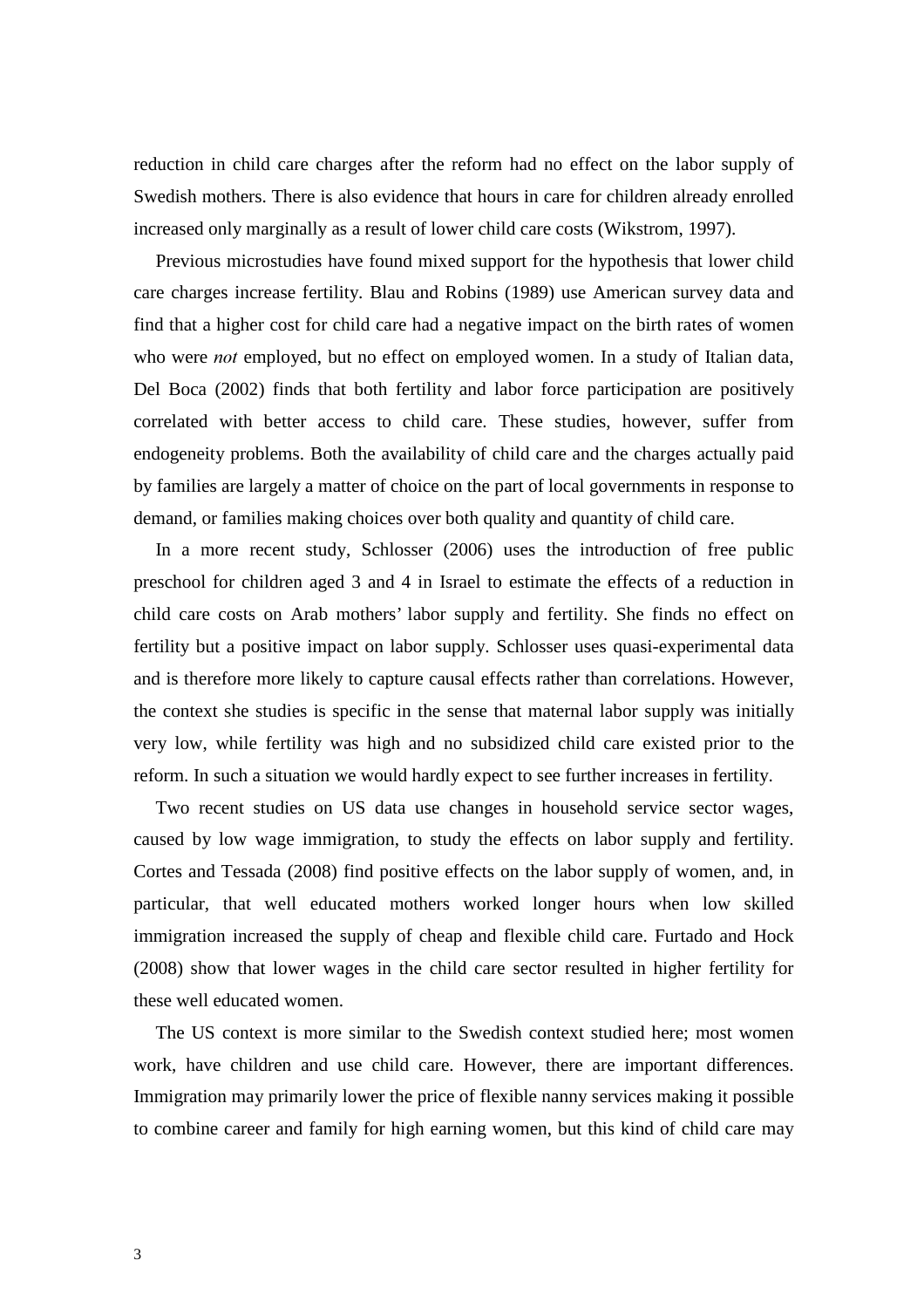still be out of reach for women with less education and lower earnings. The present study, instead examines changes in costs for already highly subsidized child care during regular work hours. We should hence expect to see effects for a different group of women. Our results also show that it is primarily households where the women work part-time that respond to the changes in child care charges. Women working fulltime do not respond.

An important advantage in analyzing the Swedish setting is that most Swedish households with young children use some form of subsidized child care. In 2004, 90 percent of all children aged 3–6 attended publicly subsidized child care. The choice of whether to use subsidized child care or not is thus less of an issue than in many other child care markets. As a consequence, we can study the effect of cost changes on the entire population of households, as opposed to only on a small part of the population, which is a common weakness of studies using quasi-experiments. This significantly strengthens the external validity of our results (see discussion in Moffitt, 2005; and Angrist et al., 2008). Furthermore, because the child care reform studied in this paper affected most families, it is possible to study heterogeneous responses to changes in child care cost.

The effects of child care cost changes are not the same for all women. As mentioned above we find larger effects of child care cost changes on the fertility decisions of women working part-time. We also find that younger women (34 or younger) are more likely to respond. We further find that the effects of reduced child care charges are particularly strong for households with no earlier children and for third births. Since there is a clear two-child norm in Sweden, the fact that the effect is largest for third births suggests that the reform has affected completed fertility rates. Thus, our findings are not only a matter of reduced spacing between children.

Before presenting the data, discussing our identification strategy in some detail and arriving at estimation results, we will next provide a background on Swedish fertility, the child care market and the design of the child care reform of 2001.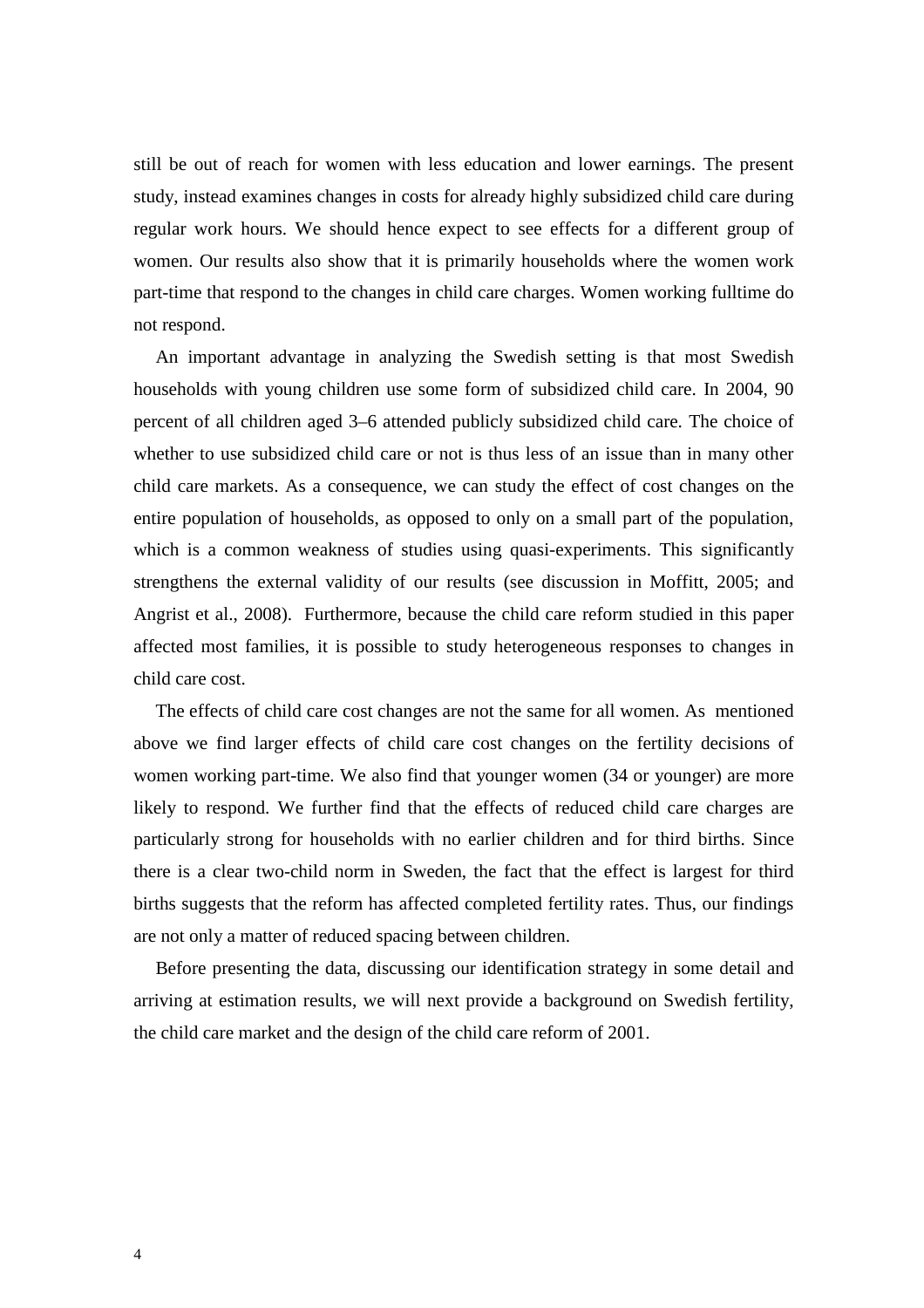# **2** Institutional background

### **2.1 Child care in Sweden**

Sweden has a long tradition of publicly subsidized child care for pre-school children, and after-school care for young school children. Until the early 1990s, child care was publicly provided, but since then, a growing proportion of municipalities have introduced voucher systems, paving the way for private provision of services. Figure 1 shows the proportions of children attending some form of publicly subsidized child care over time, by age. The enrolment rates have increased dramatically over time, and in 2004 as many as 90 percent of all children aged  $3-6$  attended child care.<sup>1</sup> The enrolment rate is also high for very young children (aged 1–2). One explanation for these high enrolment rates is that the local governments in Sweden are obliged by law to provide child care for children aged 1–12 whose parents either work or are full-time students, within three to four months from the parents' request.<sup>2</sup> Subsidies for child care for infants are, however, restricted to families and children with special needs, and hence enrolment for infants is negligible. $3$ 

<sup>&</sup>lt;sup>1</sup> Publicly subsidized child care comes in different forms, the most common being center-based care. Different forms of family day care, in a publicly-paid carer's home or in the child's home also exist. Although financing of child care is public, care providers can be public, cooperative or private.<br><sup>2</sup> There are 290 local governments in Sweden. In addition to child care, they are responsible for primary and

secondary education, care of the elderly and disabled, welfare and local infrastructure. Local governments finance their activities by, in order of their importance, a proportional local income tax, grants from the central government,

and user fees.<br><sup>3</sup> Infants are instead cared for by their mothers and to a much smaller extent by their fathers. Parents are entitled to a year's paid parental leave with an income replacement rate of 80 per cent up to a cap.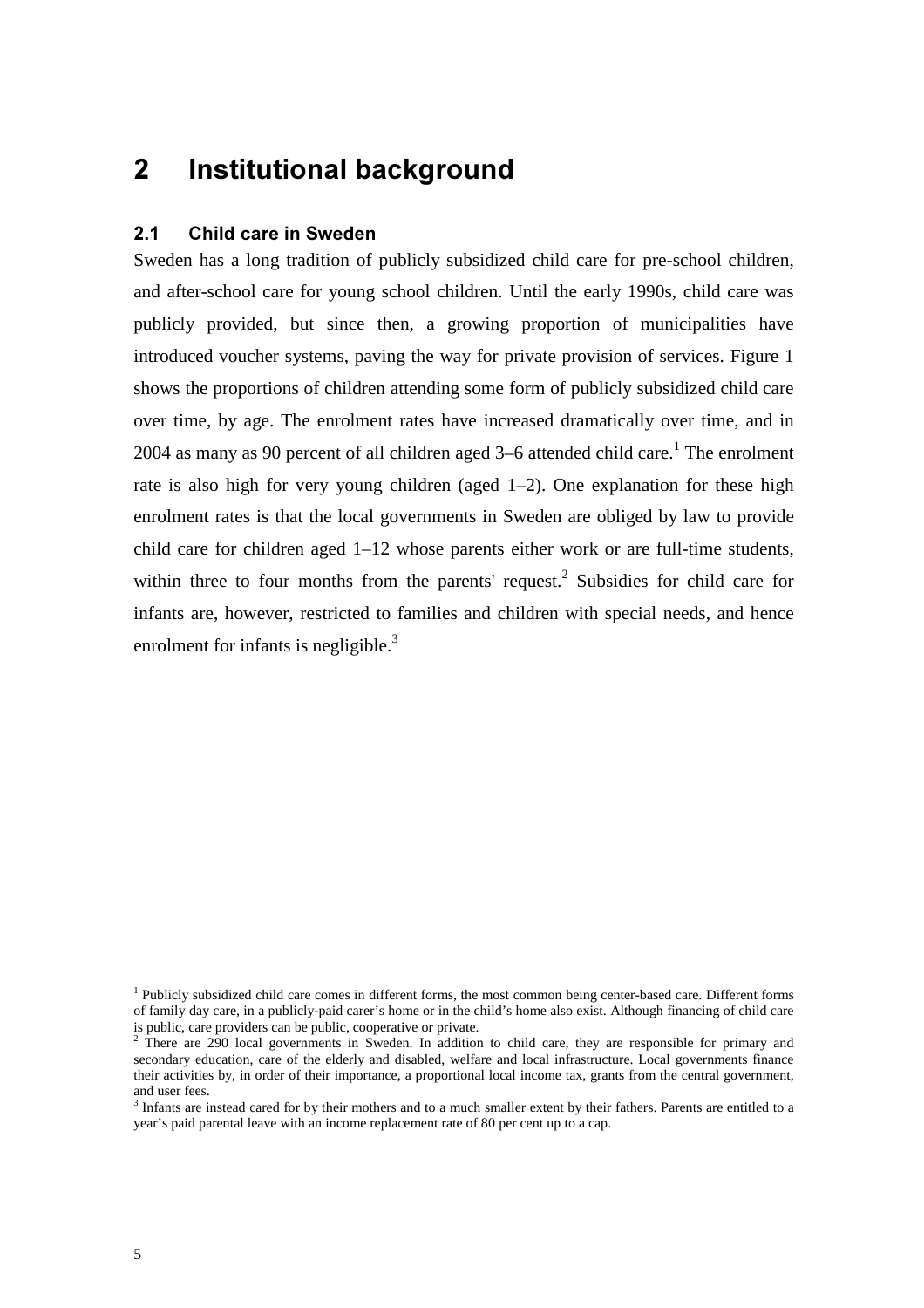

Figure 1 The proportion of children enrolled in subsidized child care by age, 1976–2004

Source: National Board of Education (Skolverket)

Until 2002, the municipalities were free to set their own child care charges, as long as these were "reasonable". According to Government Bill 93/94:11, "child care charges must not be so high that parents, for economic reasons, refrain from letting their child attend a child care activity that the child would benefit from". This definition clearly gives room for different interpretations, and consequently child care fee schedules differed considerably between municipalities, both with respect to levels and construction. In particular, charges varied with family income and age and number of children. Some municipalities applied a flat charge per child, but most municipalities used elaborate fee schedules which implied that families with high incomes and few young children paid the highest charges per child. Child care was, however, heavily subsidized in all municipalities, and only about 15–20 percent of the municipalities' child care costs were covered by user charges.

### 2.2 The child care reform

In the last months of the election campaign in the 1998 elections, the incumbent Social Democratic Party proposed a large child care reform designed to reduce user fees and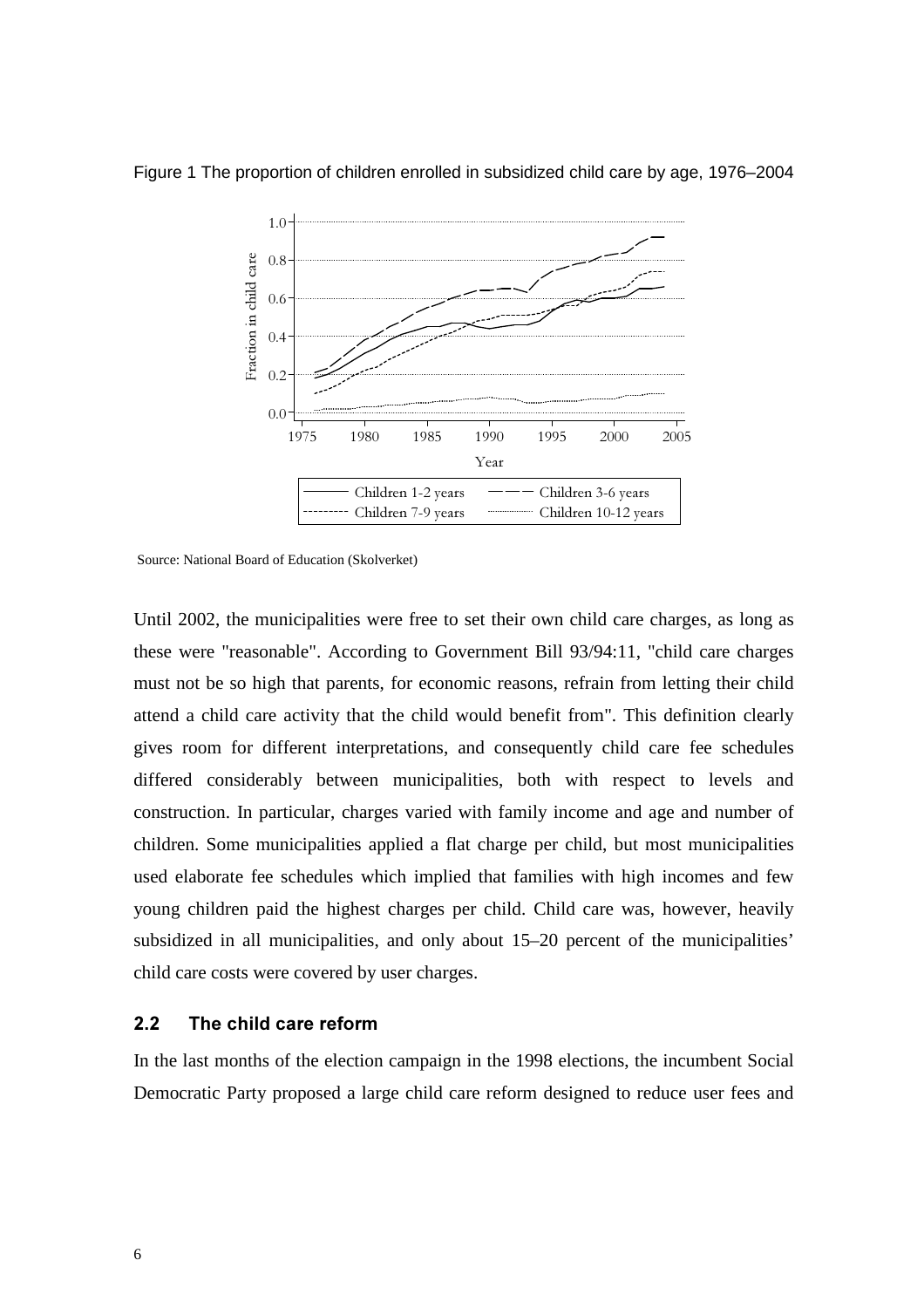further increase accessibility of child care. $4$  Although the Social Democrats won the election, the reform bill was not passed by the Swedish Parliament until three years into the election term, in November 2000. The government justified the reform in terms of a wish to i) give all children equal access to educational activities ii) improve economic conditions for families with children, and iii) facilitate parental labor force participation.

The reform was implemented gradually and consisted of several parts. The most important component was an option for the municipalities, as of 2002, to impose a cap stipulated by central government on user fees for child care. Municipalities that chose to do so were granted compensation (at least partially) for lost revenues. As it turned out, all but two municipalities implemented the capped fee schedule in January 2002. The remaining two municipalities implemented the reform in the following year. Most municipalities took the decision to implement the capped fee schedule as late as in the fall of 2001. Hence, it was not until then that families knew whether they would benefit from lower child care costs or not. We return to this issue when defining our pre- and post-reform periods.

The capped fee schedule, which has been in place since the reform, has two components. First, the charge per child is determined as a fixed percentage of household income. This percentage rate varies with the age and order of the child in the household, so that the younger the child, the higher the rate, but the more younger siblings the child has that are also enrolled in public child care, the lower the rate.<sup>5</sup> Secondly, fees are capped so that municipalities can only charge parents the fixed percentage of household income up to a monthly income ceiling which was SEK 38,000 (6,430 USD) in 2002. Per-child charges are constant for household income above this level.

Prior to the reform there was substantial variation in child care fees across household types and municipalities. After the reform, comparable households faced similar child care charges regardless of where they lived. Moreover, child care became much cheaper as a result of the reform. In 1999, the median middle-income family with two adults and

 $4$  Elinder, et al. (2008) analyze the reform's impact on voter behavior and find that families with young children were affected by the promise.

 $5$  The percentage rate for the first child in preschool is 3 percent, 2 percent for the second child, and 1 percent for the third child. The corresponding figures for after school care are 2, 1 and 1 percent. The household does not pay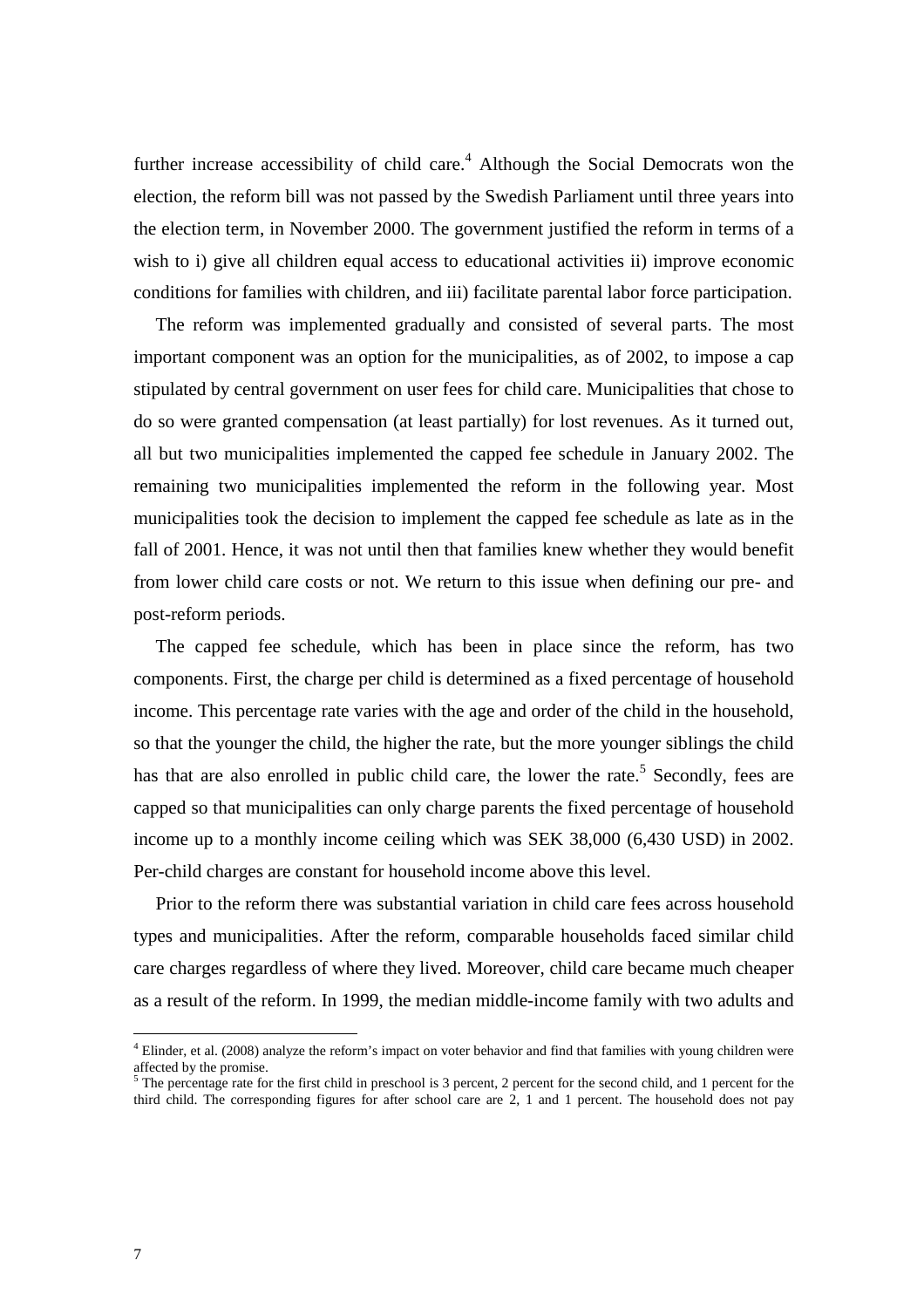two pre-school aged children paid SEK 2,660 (380 USD) per month, and child care charges varied between SEK 1,560 (260 USD) and SEK 3,940 (670 USD) depending on where the family lived (Skolverket, 1999). In 2002, after the implementation of the reform, a similar family paid SEK 1,900 (320 USD) for the care of their two children where charges varied between SEK 1,040 (175 USD) and SEK 1,900 (320 USD) (Skolverket, 2003).

### **2.3 Fertility in Sweden**

In contrast to most OECD countries, where completed fertility rates have fallen considerable over the past few decades, completed fertility in Sweden has remained rather stable (see Björklund, 2006). The cohorts of women born 1926–59 had completed fertility rates around 2.0, with the highest rate (2.11) for the cohort born in 1943 and lowest rate (1.96) for the cohort born in 1945.

Total fertility rates<sup>6</sup> of Swedish women have, however, varied substantially over time, and so has the spacing between children. As is the case in other OECD countries, first-time mothers are getting older. Figure 2 shows the average number of children born per woman aged 20–45 in Sweden over the period 1968–2006. The Figure demonstrates substantial time variation in total fertility rates, with a recession in the late 1970s and early 1980s, followed by a boom in the late 1980s and early 1990s, and lower levels again in the late 1990s. Total fertility rates have, however, picked up in recent years, from an all time low of 1.5 in 1999.

anything for child number four and after. The youngest child is defined as child number 1. Hence families with one child in preschool and one in after school care pay 4 percent of household income.<br><sup>6</sup> Total fertility in a given year shows how many children a hypothetical woman would have in her lifetime if she had

as many children at each age as women of a given age in that particular year.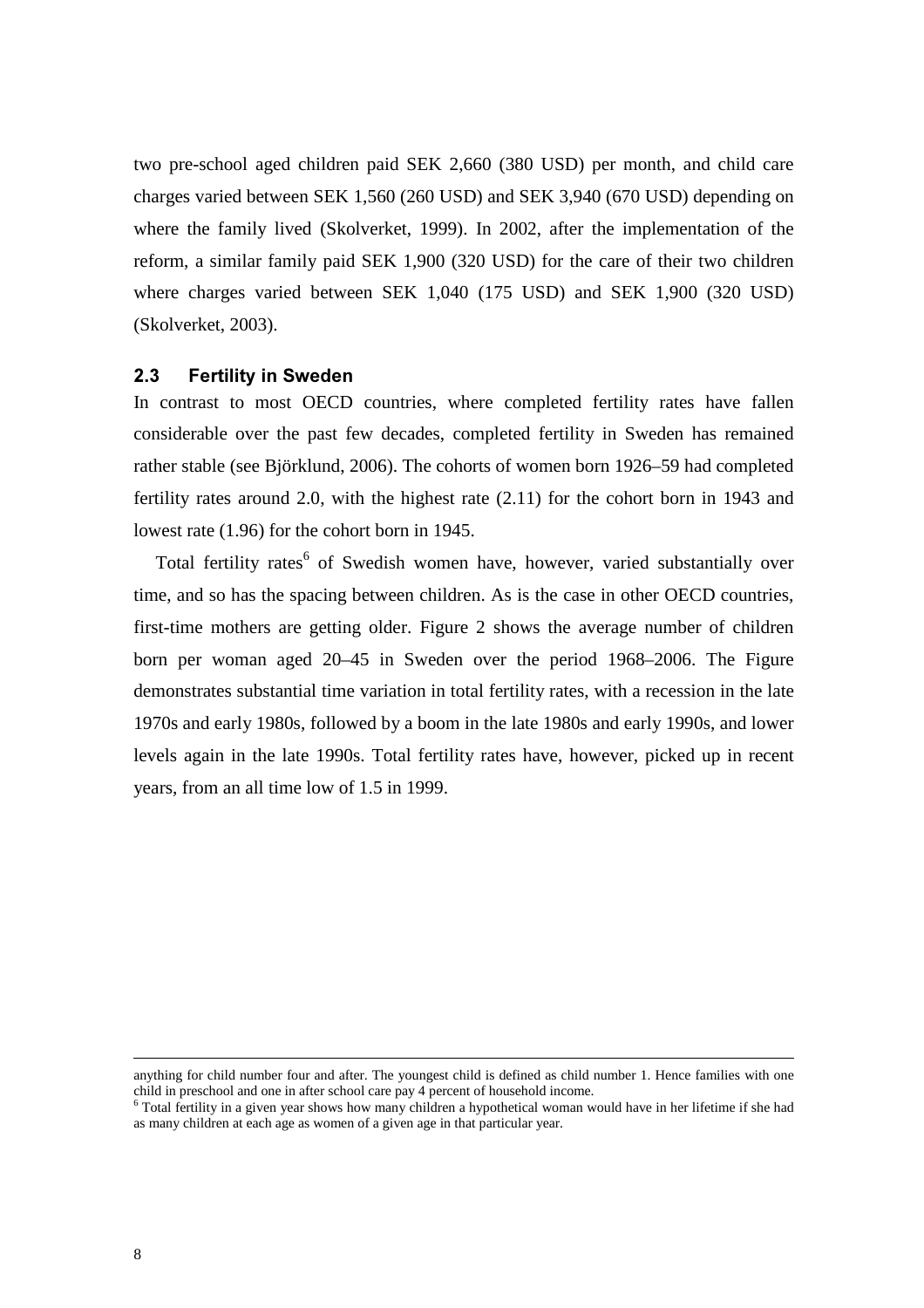Figure 2 The average number of children born per woman aged 20–45 in Sweden during the period 1968–2006.



Source: Statistics Sweden

The fluctuations in total fertility largely mirror the development of the labor market with a few years lag, suggesting a link between the two. The correlation between total fertility and labor market opportunities is likely to depend on the design of the Swedish parental benefit system. For example, only parents who have been employed prior to pregnancy and birth qualify for income-related benefits up to a relatively high ceiling. The qualifying rules provide a strong incentive for women to postpone having children until they are established in the labor market (Björklund,  $2006$ ).<sup>7</sup>

Interestingly, these aggregate numbers show a slight increase in the number of children born after the Swedish child care reform. But, given the magnitude of the cyclical fluctuations in fertility, we cannot readily interpret this increase as a causal effect of decreased child care costs due to the reform. In order to establish a causal link, we need to show that the changes in fertility behavior across different types of households are, in fact, related to how these household types were affected by the

<sup>&</sup>lt;sup>7</sup> See Adsera (2004, 2005) for discussions of the link between unemployment and fertility in explaining cross-country differences in fertility.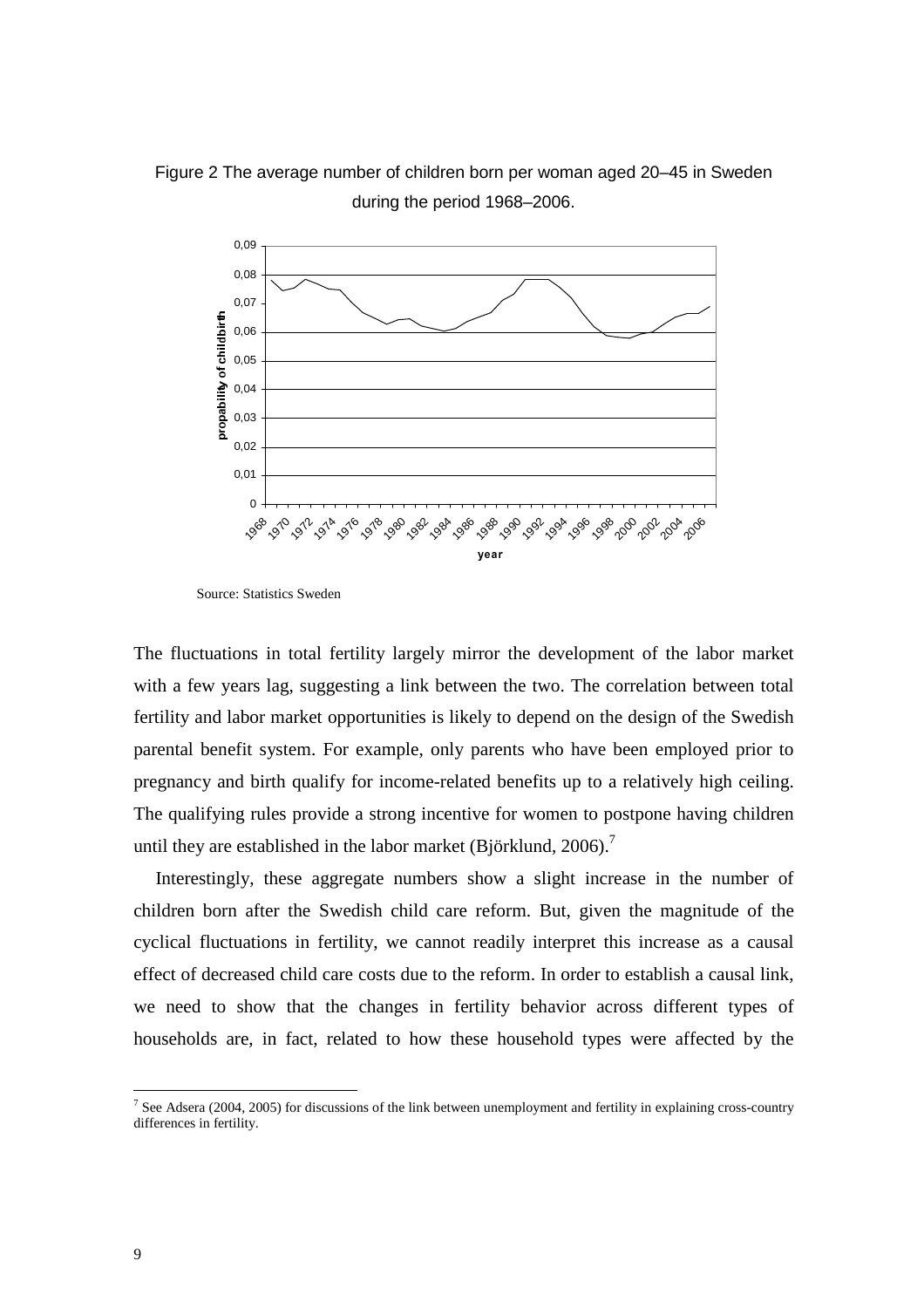reform. In the next section, we discuss the empirical methodology in detail and present the data used to establish this link.

# **3** Methodology and data

### **3.1 Econometric challenge**

The problem arising when estimating the effect of child care costs on fertility is that observed child care costs for a given household are typically determined by household characteristics that are also likely to directly influence fertility decisions. If the Swedish child care reform had implied that changes in child care charges were truly random, and thereby independent of household characteristics, it would be straightforward to estimate the effect of the cost changes on fertility. However, this was not the case. In particular, the fee cap implied that high-income households experienced larger cost reductions than low-income households. In order to get unbiased estimates of the causal effect of child care costs on fertility we therefore need to hold constant all household characteristics that determine both child care charges and fertility decisions, and thus only identify the effect of child care costs through the exogenous change in child care charges.

The child care fee survey conducted by IFAU (for details, see Section 3.2) shows that the fee schedules, both before and after the reform, are fully determined by a subset of observable household characteristics. We denote this subset by  $Z^8$ . We can thereafter define a household type *j* as all households sharing the same characteristics  $Z_j$  so that in a given municipality  $m$  at a given period in time,  $t$ , all households of type  $j$  have identical child care costs. In other words, for households of type *j*, the household's child care costs are a function  $P_{mt}(Z_i)$ . It follows that, any variation in child care costs within household type *j* in a given municipality is a result of exogenous changes in the fee schedule *P* over time. All possible direct effects of  $Z_j$  on fertility can be accounted for

<sup>&</sup>lt;sup>8</sup> The variables that determine child care charges are household income, the number of children and the age of each child. These are all available in Swedish register data, and it is therefore possible to compute each household's exact child care fee both before and after the reform, on the assumption that all children of child-care eligible age are enrolled in full-time child care. We will return to this issue in Section 3.4.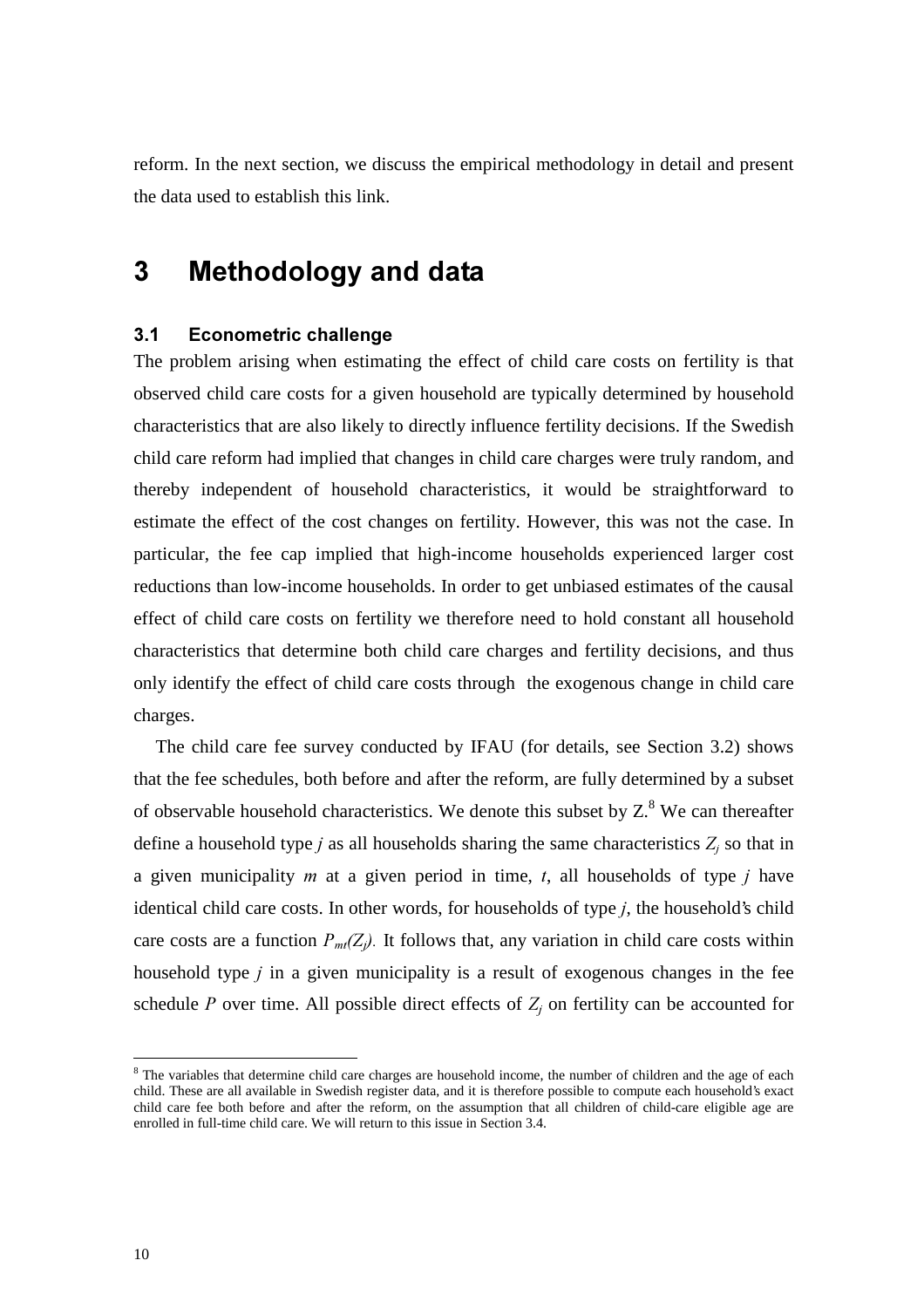by including fixed effects for each municipality-household type  $Z_{im}$ . More formally, we estimate the following relationship:

$$
Child_{ijmi} = \alpha + \beta P_{jmi}(Z_j) + Z_{jm} + \tau_t + \varepsilon_{ijmi}, \qquad (1)
$$

where *Child<sub>imt</sub>* is the probability that the woman in household *i* of type *j*, in municipality *m*, in period *t*, bears a child, and  $\tau_i$  is a time-fixed effect, controlling for a common time trend in fertility.<sup>9</sup> Including controls for household characteristics that influence fertility, but do not influence child care costs (e.g. maternal age and education) is not necessary for unbiased estimates of  $\beta$ , conditional on an assumption of homogenous responses to the price change. Including such controls may, however, increase efficiency. See discussion in Smith and Todd (2005).

Our estimation strategy is to compare the probability that the woman in a household of a particular type in a particular municipality bears a child during a time window of a given length prior to the reform with the probability that a household of that same type in the same municipality has a child in a time window of the same length after the reform. The changes in fertility behavior are then related to the changes in child care costs induced by the reform for the same household type across different municipalities, and other types of households in the same municipality. This strategy produces a difference-in-differences estimator, where households are matched at the household type×municipality level. The resulting estimate of  $\beta$ , is the weighted-sum over all household types of the difference-in-differences estimates of fertility changes across municipalities and time within a given household type, where the weights are determined by the number of households grouped together in each household type *j*.

One issue of concern is whether the effects of the child care reform can be isolated from the effects of other general or local reforms that took place at the same time? To the extent that such other reforms affected the same household types that were particularly affected by the child care reform, we must take this into account, otherwise

<sup>&</sup>lt;sup>9</sup> The same strategy is applied by Lundin et al. (2008) when investigating the effect of child care prices on parental labor supply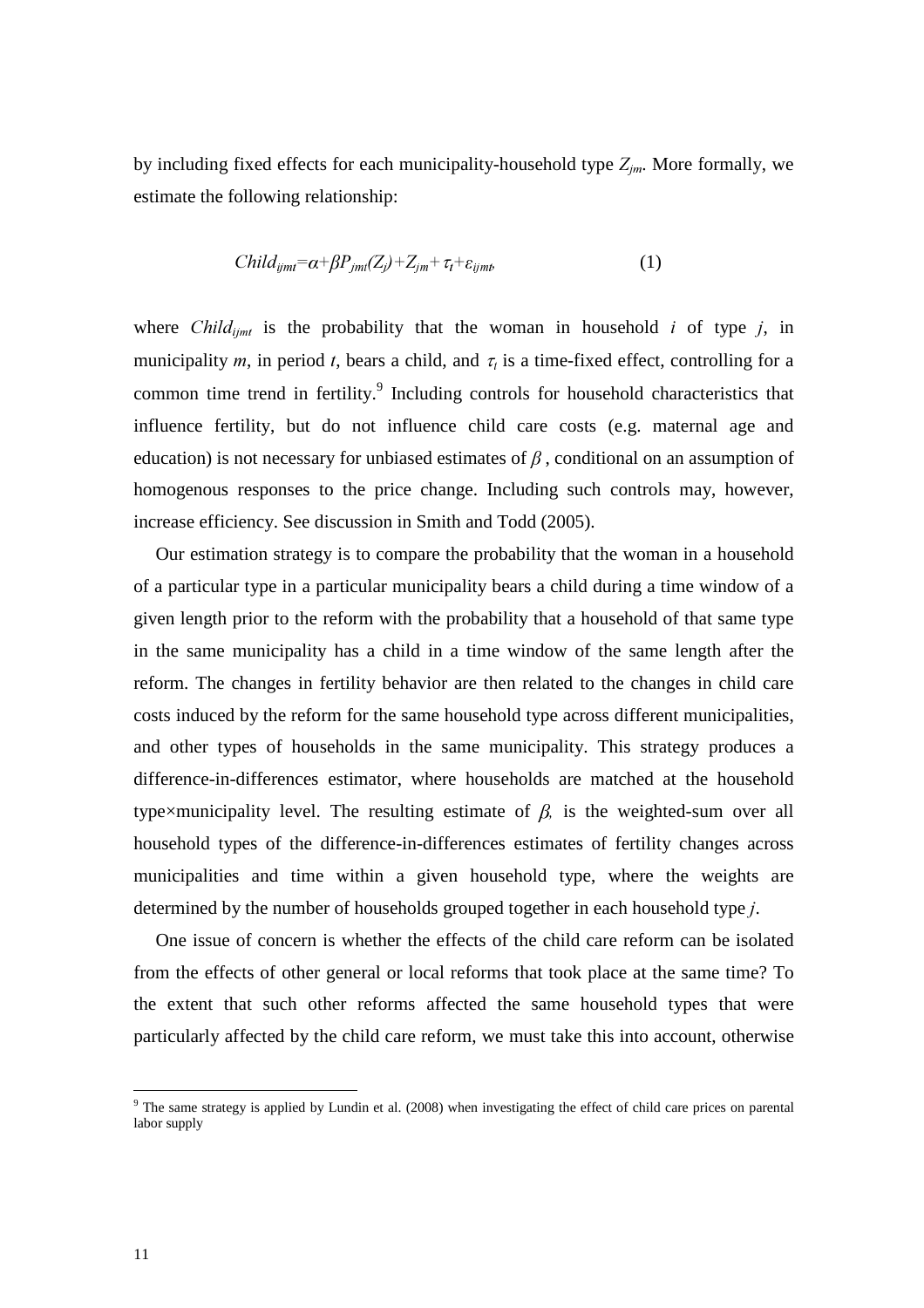our estimations will be biased. There were indeed other nationwide reforms in family policy during this time period. For example, an additional allowance for large families was introduced, and there were a number of changes made to tax-rules that are likely to have had differential effects on families in different income brackets. However, since there was no variation across municipalities in the implementation of these other reform packages, it is possible to account for the effect of such reforms by allowing for nationwide fertility trends for each household type.

 It is also possible that municipalities that implemented the largest fee cuts also introduced other child-related policies at the same time. In that case, changes in child care fees could pick up fertility effects that were not the result of the fee changes per se, but rather the effects of other policy changes. On the assumption that such local policies affected all the families in a municipality in the same way, we can control for this possibility by estimating the model with municipality-specific time trends in fertility.

Allowing for both household type-specific time trends and municipality-specific time trends, equation (1) is modified

$$
Child_{ijmi} = \alpha + \beta P_{jmi}(Z_j) + Z_{jm} + \tau_t + trend_j + trend_m + \varepsilon_{ijmi}.
$$
 (2)

Due to computational restrictions, we estimate both equation (1) and (2) in first differences, i.e. netting out the fixed effects.<sup>10</sup> This results in some loss of efficiency in comparison to the within-estimator.

Another issue of concern is whether the child care reform also had effects on the quality of the care provided and/or that access to care was affected as a result of increased demand. Such effects could, potentially, confound the effects on fertility of a reduction in fees. As regards provision of care services, the reform is not likely to have had any major impact on the access to child care, since municipalities were obliged by law to provide a child with child care within 3 months of parental demand as early as 1993. This obligation did not change. The reform, however, implied guaranteed access to child care for a minimum of 15 hours per week for the children of unemployed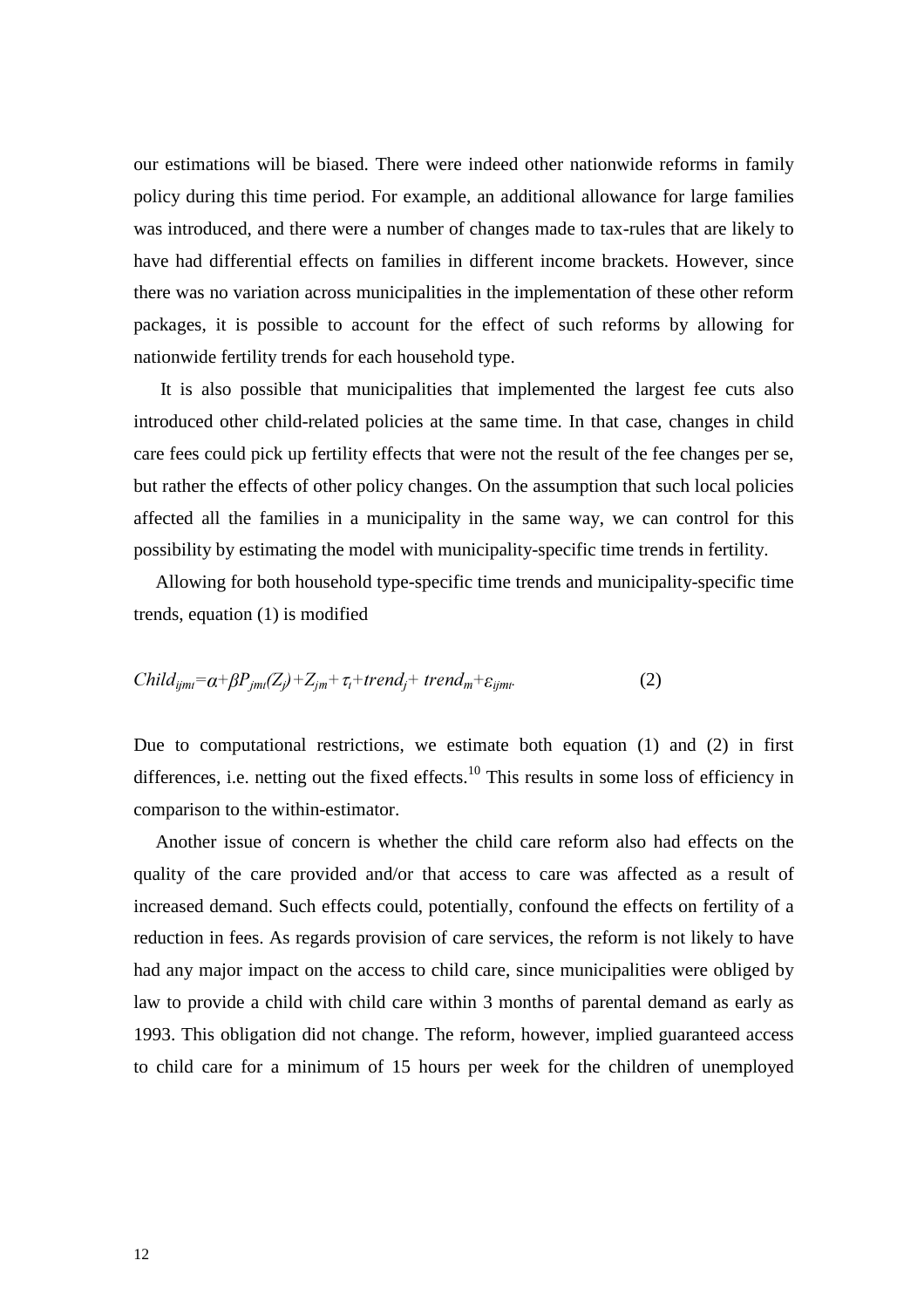persons and parents on parental leave with younger siblings. These are the reason for the increase in enrolment seen in Figure 1, above. However, the number of enrolled children per child care employee, as well as the share of child care employees with training in pedagogics, remained constant between 2001 and 2003. Furthermore, if anything, the total cost per enrolled child increased slightly between  $2001$  and  $2003$ .<sup>11</sup> There is hence no evidence that the reform implied lower child care quality.

Our identification strategy assumes that the cost changes for each householdmunicipality type are exogenous and do not depend on any other characteristics affecting fertility decisions and fees. One concern may be that families that are insensitive to the cost of child care are more likely to reside in municipalities with high fees. In this case, households receiving the largest reductions will be the least responsive to changes in child care costs. This selection problem might lead us to underestimate the impact of the reform on fertility, and bias our results against finding any effects.

### **3.2** Data

We use data from two sources. Firstly, the information on fee schedules comes from survey data on municipal child care charge tariffs conducted by IFAU.<sup>12</sup> Secondly, information on household characteristics and fertility comes from register data from Statistics Sweden. All variable definitions can be found in Appendix Table A.2.

Our sample consists of all couples in which the woman was 20–45 years old in the period 1997–2002. Since Swedish register data does not code cohabiting couples without common children as household units, we exclude from the analysis unmarried women without children, single mothers, and cohabiting unmarried mothers whose partner was not the father of her children. The reason for doing this is that we are unable

<sup>&</sup>lt;sup>10</sup> Thus, when estimating eq. (1) we estimate:  $\triangle Child_{jm}$ =Child<sub>jmt-</sub>Child<sub>jmt-1</sub> =  $\alpha + \beta(P_{mt}(Z_j) - (P_{mt-1}(Z_j)) + \varepsilon_{jm}$ , and when estimating eq. (2) we estimate:  $\triangle Child_{jm} = \alpha + \beta(P_{mt}(Z_j) - (P_{mt-1}(Z_j)) + Z_j + m_m + \varepsilon_{jm}$ 

<sup>&</sup>lt;sup>11</sup> See Table A.1 for some descriptive statistics. http://www.skolverket.se/sb/d/1663 for statistics.

<sup>&</sup>lt;sup>12</sup> IFAU collected child care fee data via an email-request sent to all Swedish municipalities asking for exact formulas on how they calculated prices in 2001–04. Information about the exact fee structure from 220 of Sweden's 290 municipalities was received. Comparing the pre-reform child care costs for a number of type families in the municipalities that responded with those of the municipalities that did not respond (available in Skolverket, 1999) we conclude that they are very similar, which implies that we need not worry about a selection of a specific type of municipality..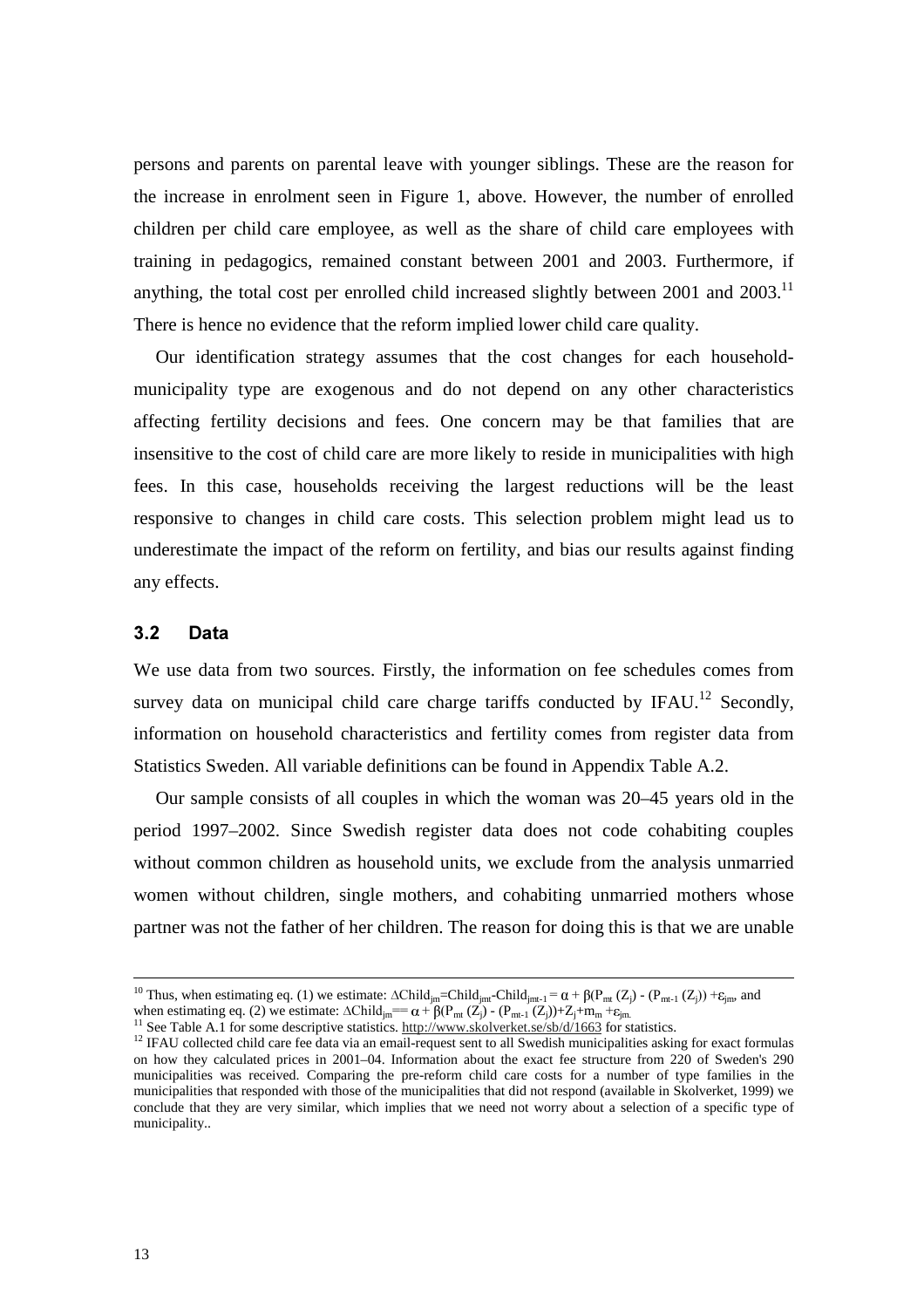to identify a potential father for the child, and therefore cannot obtain a correct measure of household income for these groups. This sampling implies that women without children in our sample are all married, but that couples with children in common need not be married. Because most Swedish first-born children are born out of wedlock, this necessity to exclude unmarried childless women is somewhat unfortunate. The estimates obtained for childless women may not reflect the effects of changes in child care fees in the whole population of childless women, since married couples are likely to differ from unmarried couples in several respects. It is, however, not clear if they should be expected to be more or less sensitive to changes in child care fees compared to unmarried couples.

For the households in our sample, we obtain register-based information on the woman's age, education, country of origin, annual income for the woman and her partner, as well as the number of children living in the household and their respective ages. We also obtain register information on whether the woman has given birth to a child in the pre-reform and post-reform periods.

### **3.3** Defining pre- and post-reform periods

We assume that the fertility decisions of households were first affected by the reform when they knew that it would be implemented in their municipality.<sup>13</sup> As mentioned in Section 2.2, municipalities did not decide until the late fall of 2001 whether or not to implement the child care reform. Taking the nine months gestation period into account, July 2002 is when we can expect the first births in response to reduced costs. Allowing for some randomness in conception and delayed responses, we define a post-reform sample consisting of all women meeting our sample criteria in 2001, and register their births during an 18 month time window after the reform (i.e. July 2002–December 2003).

Our data allows us to construct two pre-reform samples as comparisons for the postreform sample. The first pre-reform sample consists of women meeting the sampling criteria in 1997, and their births in the period July 1998 through December 1999. The

 $13$  This assumption will be tested in the empirical analysis.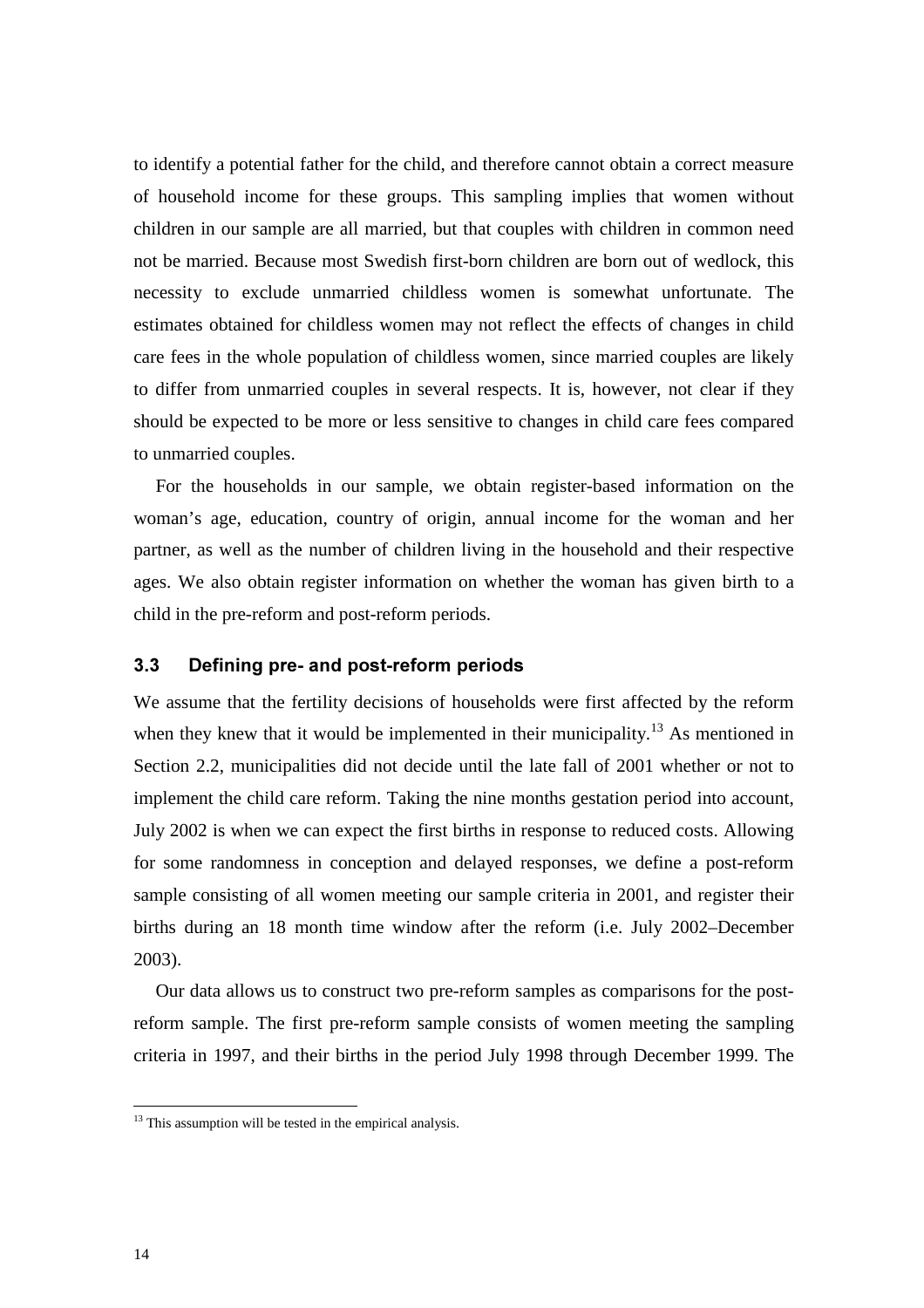second pre-reform sample consists of women meeting the sampling criteria in 1999 and measures births in July 2000 through December 2001. Children conceived earlier than March 2001 are hence assumed to be unaffected by the reform, while children conceived between October 2001 and March 2003 are potentially affected by the reform.

### **3.4 Computing child care costs and birth rates**

Since child care charges depend on a number of observable household characteristics, we can compute the households' remaining child care costs, assuming that the household's children plus an additional child are enrolled in full-time care until each child reaches the age of ten.<sup>14</sup> Column (1) of Table 1 presents the present value of the remaining child care costs for the pre- and post-reform samples. When computing prereform costs, we apply the pre-reform fee schedules collected in the survey<sup>15</sup>. Postreform costs are computed using the reform fee schedule as it was stipulated by central government, thus assuming that the capped fees were implemented in the same way across the country. As is clear from the table, comparing the pre-reform and postreform sample of households, the costs of child care decreased dramatically due to the reform. On average, the net present value of remaining child care costs decreased by 106,000 or more than 50 percent, from SEK 194,980 to SEK 89,220. The drop in the standard deviation of child care costs also shows that the variation in fees across households decreased radically when the reformed national fee schedule replaced local fee schedules.

<sup>&</sup>lt;sup>14</sup> Note that we do not observe whether children are actually attending child care, and if so, for how many hours. The cost-measure we calculate is based on the assumption that everyone attends child care and after-school care full time. When totaling child care costs over time, we have further assumed that the families discount future costs exponentially with the discount rate 0.03. Within reasonable limits, results are not sensitive to the choice of discount factor.

<sup>&</sup>lt;sup>15</sup> The information collected by IFAU pertains to the fee schedules as they were in 2001. Information on prices scheduled prior to 2001 is not available, but the survey information suggests that there were no major changes in local fee schedules in the years prior to the reform. As a result, we use the fee schedule for 2001 to compute what the household pre-reform fee was in the years prior to 2001. Although inflation was minor during these years, we have, however, denominated household incomes in 2001 prices using a consumer price index, in order to achieve comparability across years.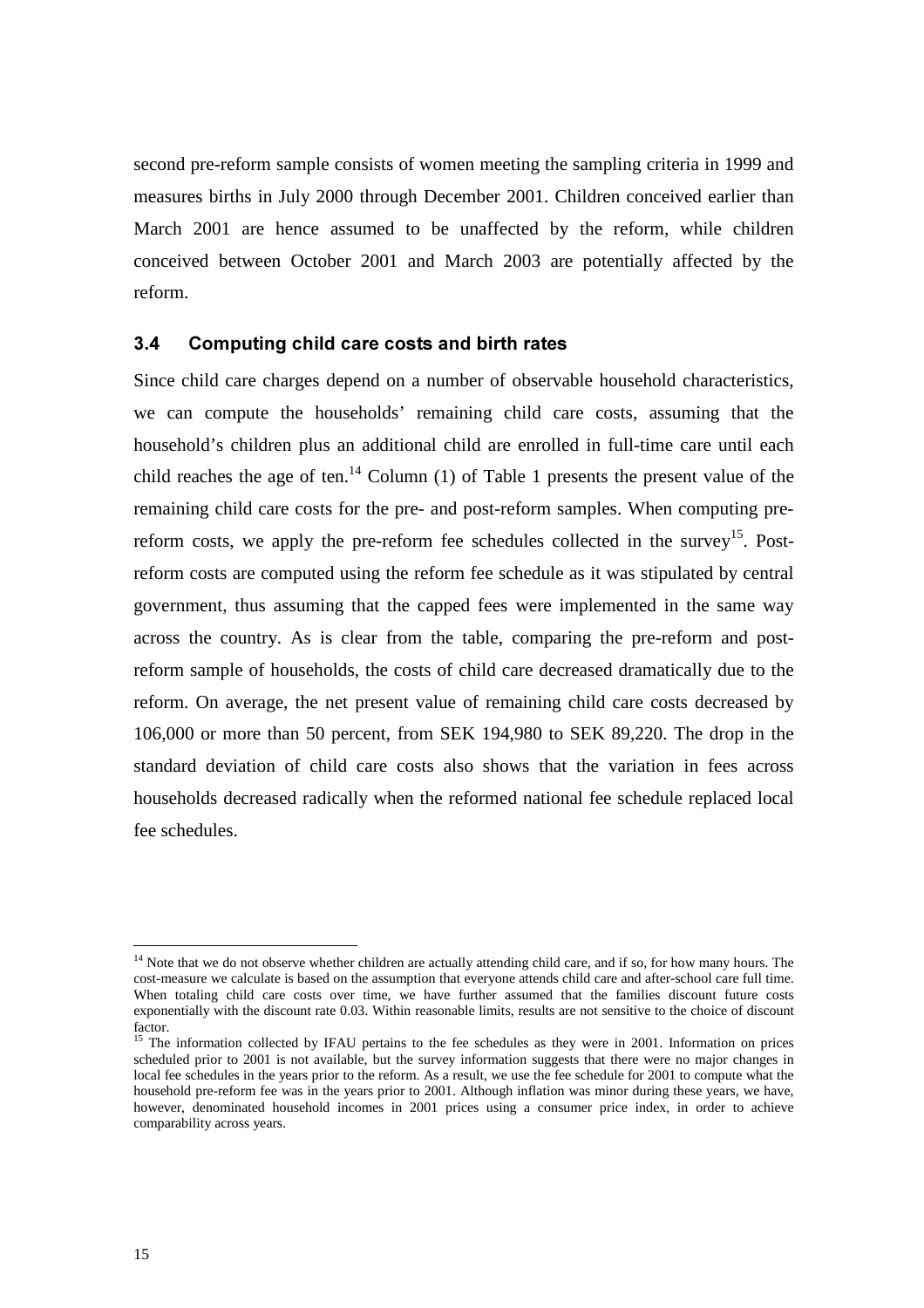|             | Sample<br>Year | <b>Child Care Cost</b> | <b>Births</b> |
|-------------|----------------|------------------------|---------------|
|             | 1997           | 187.75                 | 81.40         |
| Pre-reform  |                | (69.32)                | (273.45)      |
|             | 1999           | 194.98                 | 85.13         |
|             |                | (70.79)                | (279.08)      |
| Post-reform | 2001           | 89.22                  | 95.19         |
|             |                | (31.00)                | (293.48)      |

Table 1 Pre-reform and post-reform remaining child care costs in SEK 000s and the number of child births per 1,000 women (during an 18 month spell).

Note: Average values. Standard deviations in parenthesis

Ignoring twin births and very closely spaced siblings, we count one birth if the woman bears at least one child during the defined 18-month period, and zero otherwise. The last column in Table 1 reports the average number of births per 1,000 women during an 18 month time window before and after the reform for the households sampled. A comparison of the number of births for the 1997, 1999 and 2001 samples shows an increase over time, with a sharper increase after the reform.<sup>16</sup>

The capping of child care charges implied that the largest cost cuts accrued to households that initially had high costs. In order to get a better understanding of which type of households experienced the largest cost reductions, Table 2 shows changes in remaining child care costs at different parity and levels of household income. Note that the largest cost changes accrued to well- off families that already had two children, while low income households without children received a much smaller reduction in child care cost. Although the within- family type variation in child care cost changes was smaller for families with low incomes or few children, Table 2 also illustrates that the reform also introduced substantial variations in costs for households with similar incomes and the same number of children.

<sup>&</sup>lt;sup>16</sup> Table A3a-c contains child care costs and birthrates for all sub groups of households that are analyzed later on in this paper.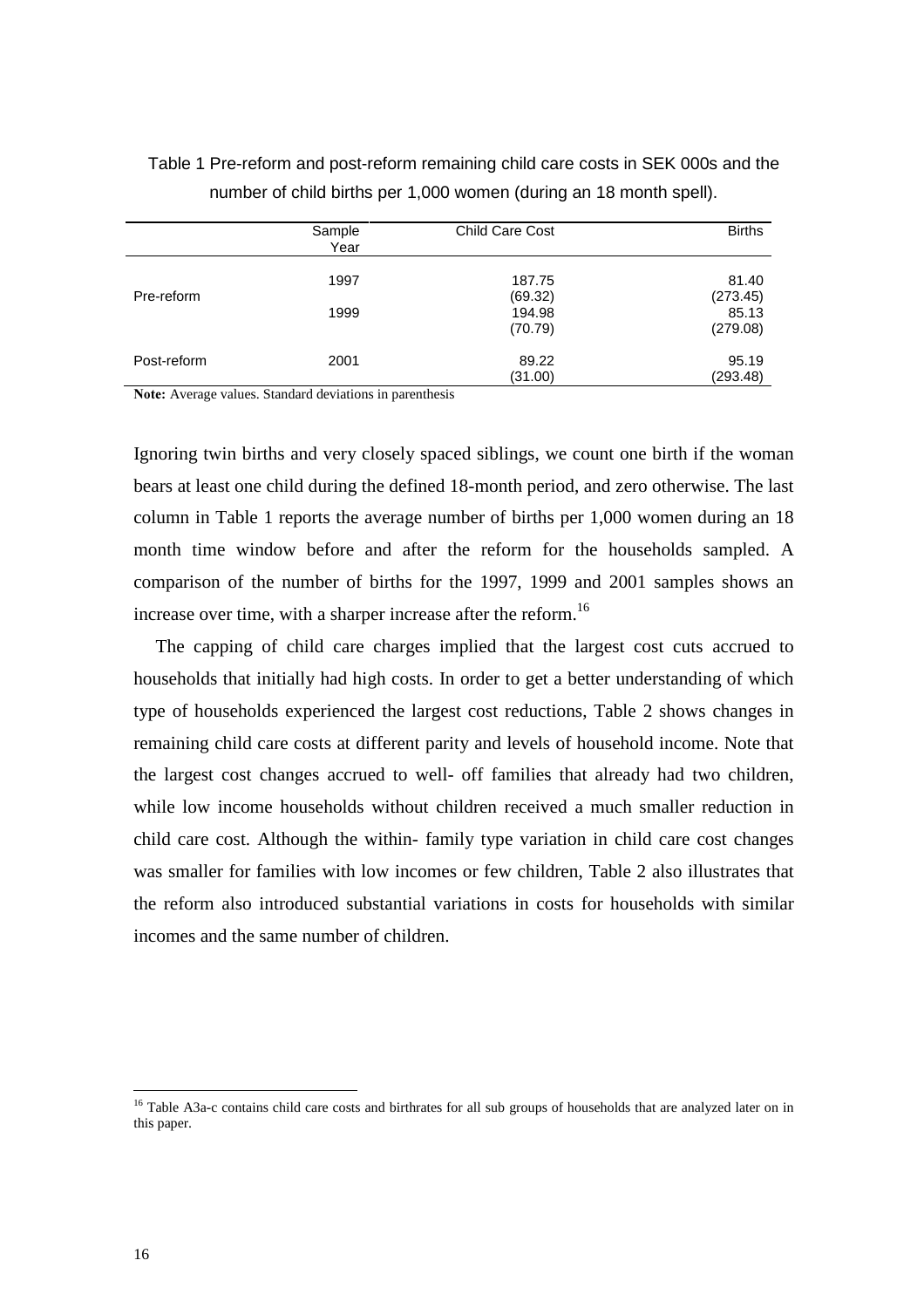| Parity                 |          |           | Household income, quantiles |  |  |
|------------------------|----------|-----------|-----------------------------|--|--|
|                        | Low      | medium    | high                        |  |  |
|                        |          |           |                             |  |  |
| No children            | $-57.84$ | $-88.64$  | $-108.52$                   |  |  |
|                        | (20.10)  | (23.77)   | (33.52)                     |  |  |
|                        |          |           |                             |  |  |
| One child              | $-82.95$ | $-115.07$ | $-130.28$                   |  |  |
|                        | (33.41)  | (34.81)   | (41.84)                     |  |  |
|                        |          |           |                             |  |  |
| Two children           | -89.85   | $-125.11$ | $-146.45$                   |  |  |
|                        | (37.34)  | (40.30)   | (50.89)                     |  |  |
|                        |          |           |                             |  |  |
| Three or more children | $-92.34$ | $-129.97$ | $-143.53$                   |  |  |
|                        | (38.69)  | (41.33)   | (54.03)                     |  |  |

Table 2 Change in present value of remaining child care cost 1999–2001 for a household giving birth to one additional child, SEK

Note: Average values. Standard deviations in parenthesis

### **3.5 Defining household types**

The estimation strategy discussed in section 3.1 relies on comparisons of households that are identical with respect to all factors affecting both child care fees and fertility, but that experience different changes in child care costs because they live in different municipalities. To achieve such a comparison, we need to a) define household types based on income, the number of children and the age of the children, and b) observe each household type in at least two municipalities, both before and after the reform. In defining household types we therefore face a trade-off. The more narrowly we define household types, the more precise is our measure of child care costs, the smaller the within-household type variance in characteristics that determine child care charges and, hence, the more truly random is the within-household type variation in child care costs. The drawback of too narrowly defined household types is that we are less likely find matches over time for the same household type in at least two municipalities. Hence, the more precise our household types, the less representative is the sample used for estimation. This problem is fruitfully illustrated by household income. Household income is a continuous variable, and it is therefore not possible to perform an unconstrained match. Doing so would prevent us from finding matches for most of our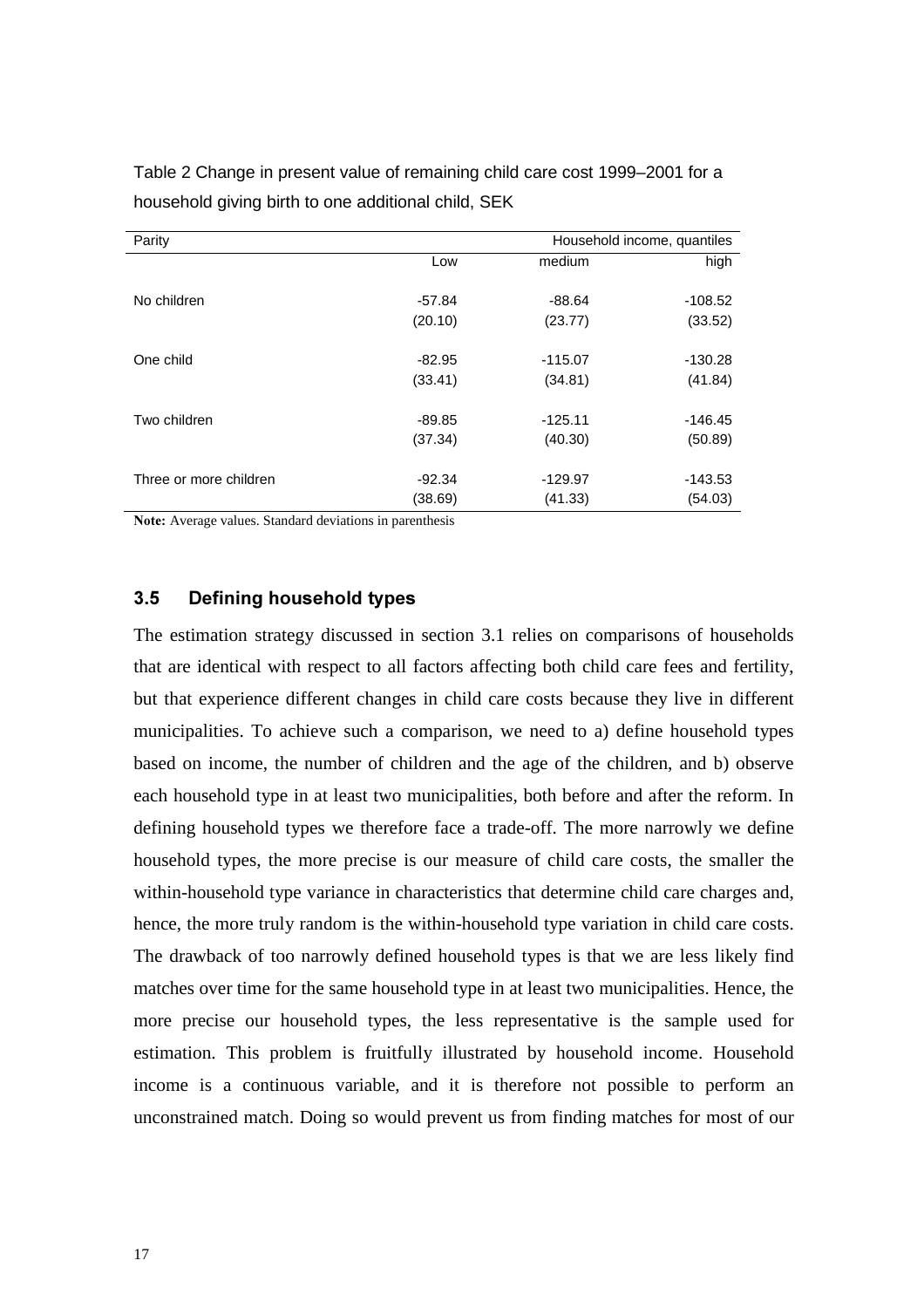household types. Instead, we use monthly income spans of SEK 1,000 in 2002 prices. When matching the exact age of each child, a similar problem arises. Instead, we choose to define household types by their number of children under the age of 10, the exact age of the youngest child and the age category of each of the next three youngest children, and the household's monthly income span. We only consider the four youngest children in the household, since only a few municipalities before the reform, and none after, charged beyond the fourth child. The age categories are defined in line with the typical age categories determining child care charges, 1–3, 4–5 and 6–9.

The success rate of the chosen matching strategy is presented in Table 3. The number of municipality-household types ( $Z_{im}$ ) for 1997 and 1999 is 393,670. Of these, 56 percent or 110,712 (221424/2) municipality-household types are present in both years and are hence included in the estimations. Note that the municipality-household types that are dropped, for lack of comparable households in a specific municipality in the next period, are rare municipality-household types in the sense that they represent few households. As a result, the fraction of households included in the estimations is 78 percent, which is much larger than the fraction of municipality-household types that are included. Turning to the years 1999 and 2001, we see that the fraction of municipalityhousehold types that find a matching household type is similar to the previous period, 55 percent, accounting for 77 percent of all households.

|               |           |             | 1997 & 1999 |           |             | 1999 & 2001 |
|---------------|-----------|-------------|-------------|-----------|-------------|-------------|
|               | No. of    | No. of obs. | Percent     | No. of    | No. of obs. | Percent     |
|               | obs. in   | ın          | matched     | obs. in   | ın          | matched     |
|               | total     | matched     | sample of   | total     | matched     | sample of   |
|               | sample    | sample      | total       | sample    | sample      | total       |
| Municipality- |           |             |             |           |             |             |
| household     | 393.670   | 221.424     | 56%         | 402,336   | 222.696     | 55%         |
| type          |           |             |             |           |             |             |
| Households    | 1,035,835 | 810.497     | 78%         | 1,031,356 | 797,789     | 77%         |

Table 3 Descriptive statistics on the matching

### **3.6 Graphical analysis**

Before turning to the econometric estimations, we present a graphical analysis to provide an initial indication of whether reduced child care costs affected birth rates. In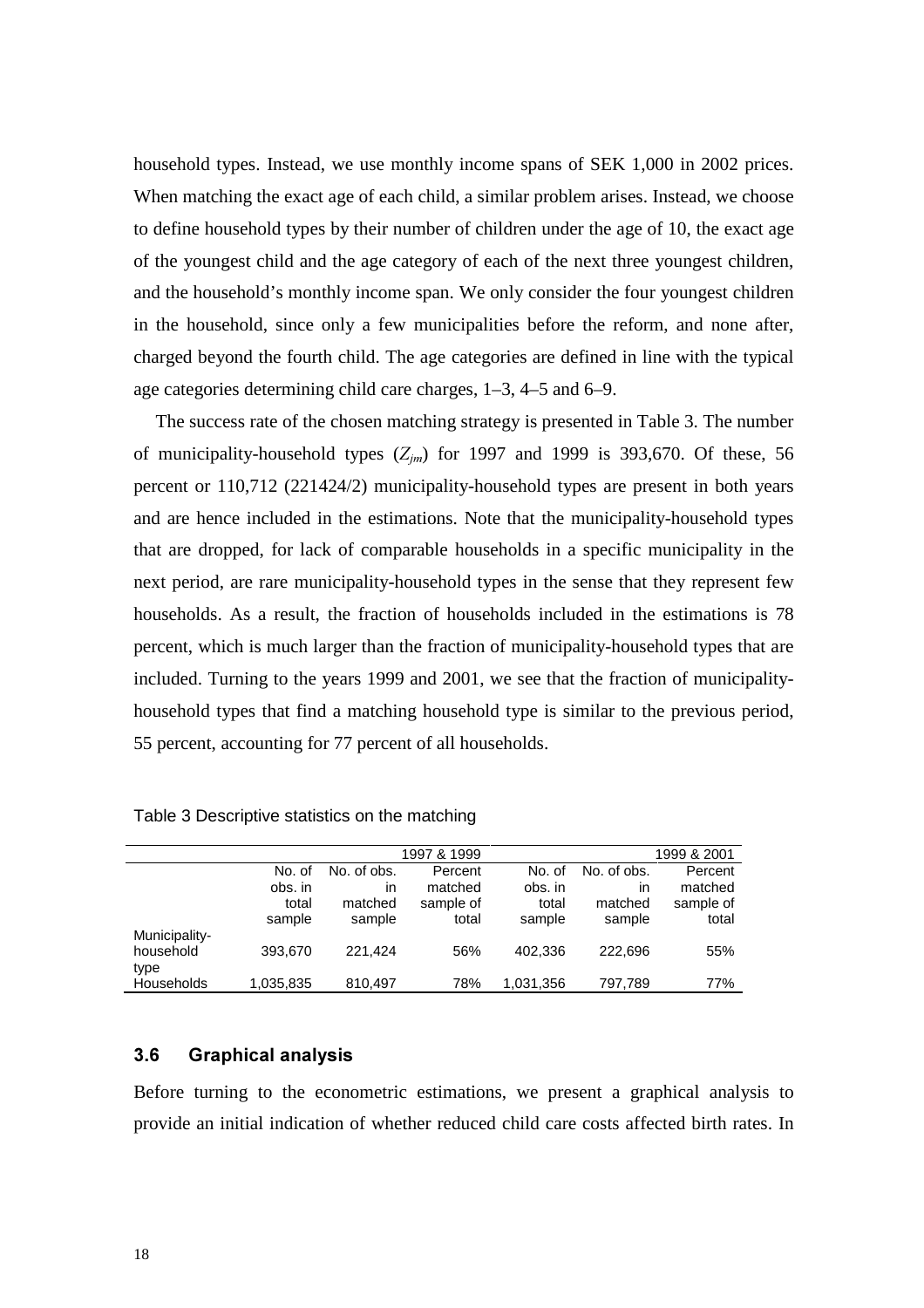Figure 3 we plot the birth rate per 1,000 women in 1997, 1999 and 2001 for three categories of household types that came to experience large, medium or small reductions in child care charges. We can see that there is a positive trend in fertility rates for all three categories of household types already before the reform. Between the 1999 and 2001 samples, the increase in the number of births, however, appears to be greatest for households that received the largest reductions in costs, and the smallest for the households that encountered the least changes.



Figure 3 Births per 1,000 women by magnitude of cost reductions

To further illustrate the different effects for the three categories, we present the detrended changes in birth rates between 1999 and 2001 in Figure 4.<sup>17</sup> It is clear from the Figure that the detrended increase in birth rates between 1999 and 2001 is larger for households that received larger cost reductions.

<sup>&</sup>lt;sup>17</sup> We have extrapolated the fertility trend between the 1997 and 1999 sample.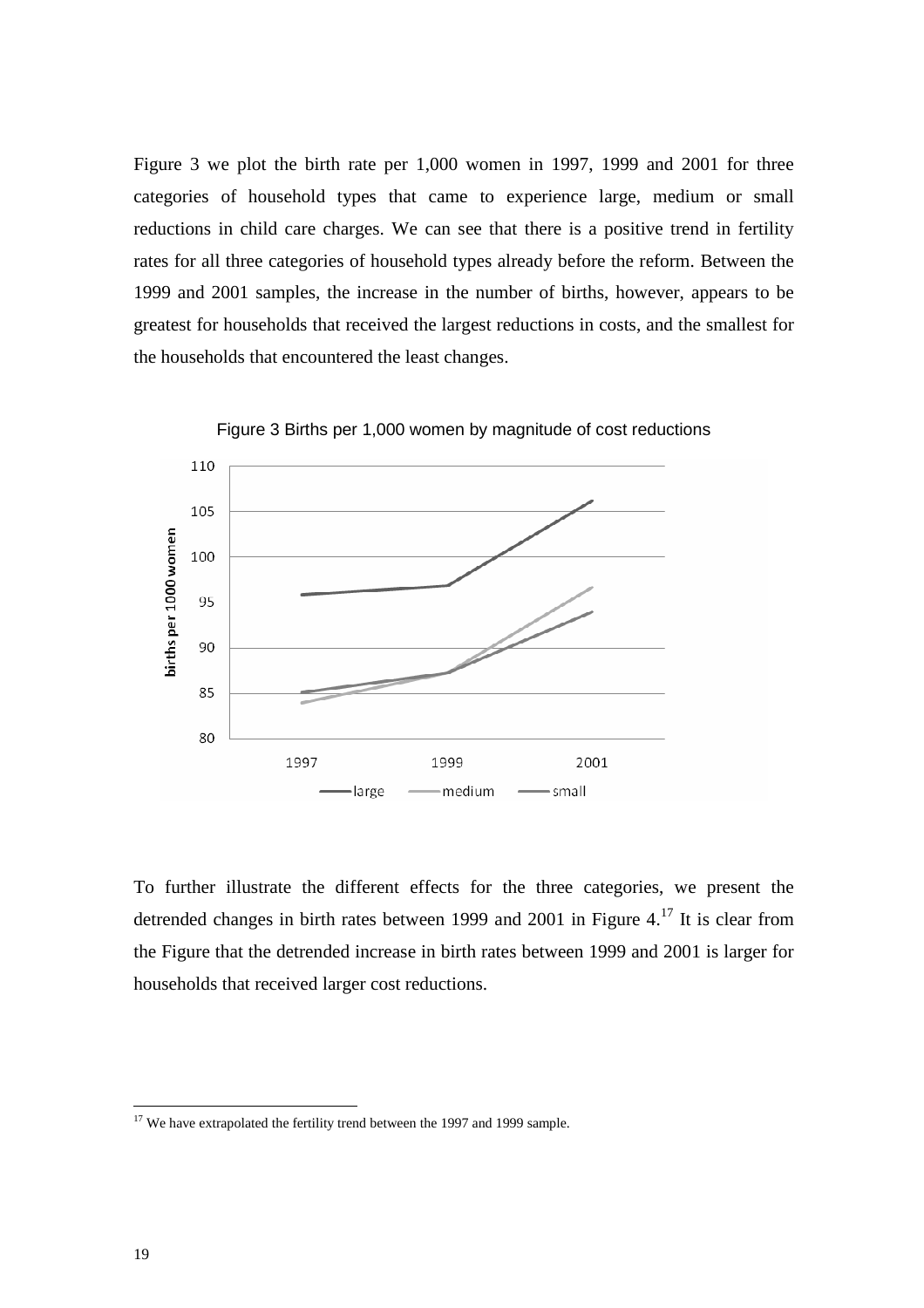



# 4 Results: Effects of child care costs on fertility

The graphical analysis in the previous Section indicated a positive relationship between reduced child care costs and increased fertility. In order to determine if there is, in fact, a causal effect of child care costs on birth rates, we turn to a formal analysis of the data, as outlined in Section 3.1.

### **4.1 Baseline estimates**

Table 4 reports the baseline estimates obtained when reductions in child care costs are regressed on changes in fertility. In column (1) we present the estimates of the model given by equation (1) in Section 3. The coefficient for child care costs is -0.03, which implies that a SEK 1,000 reduction in child care costs increases the number of births by 0.03 children per  $1,000$  women.<sup>18</sup>

<sup>&</sup>lt;sup>18</sup> Due restrictions in computational capacity, we estimate the model in first differences, as mentioned above. Estimating on first differences entails a cost in terms of efficiency. If we instead estimate the model in column (1)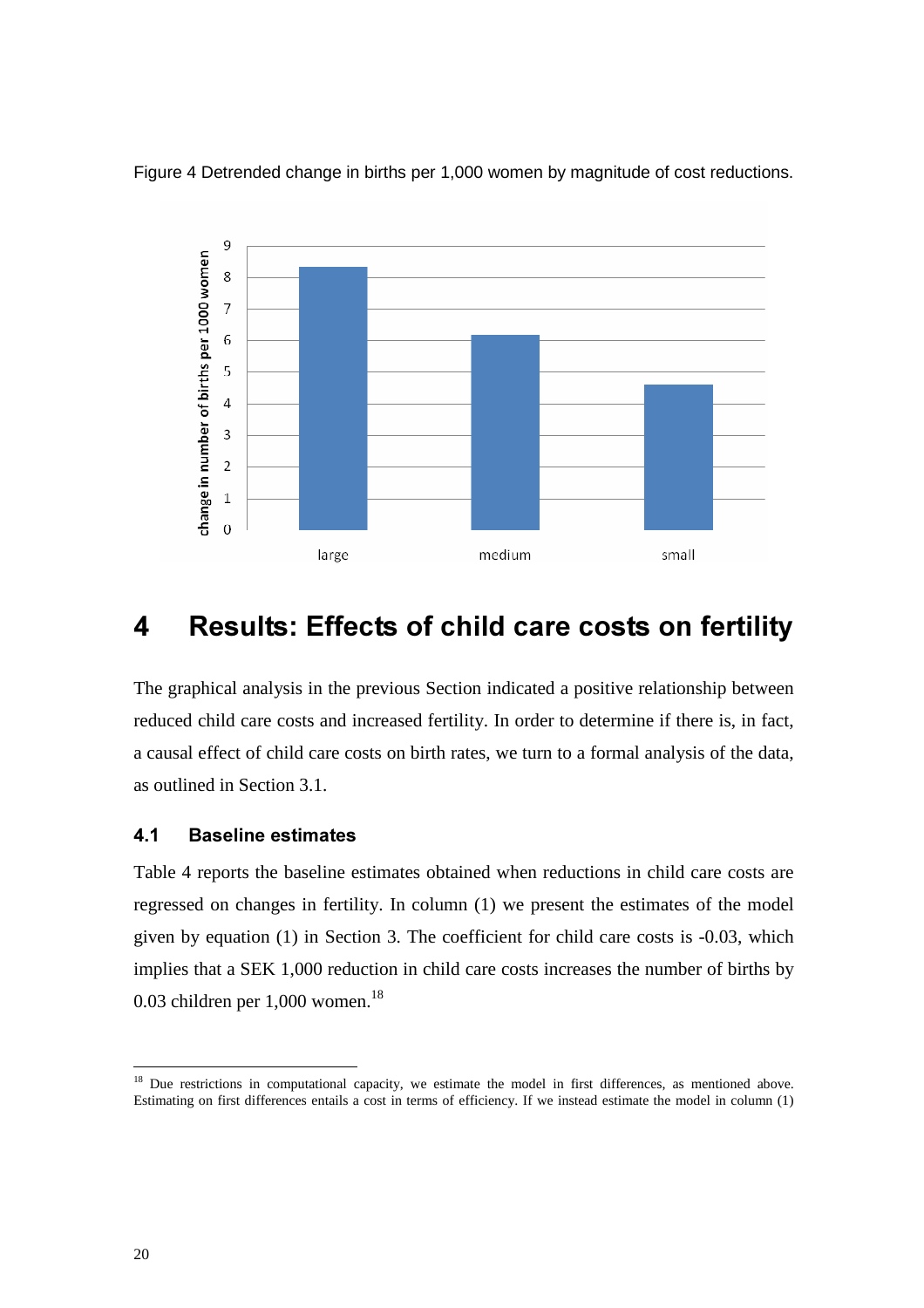### Table 4 Child care costs and fertility

|                                                                                                                       |           | Child births per 1,000 women, 1997-2001 |                         |  |  |
|-----------------------------------------------------------------------------------------------------------------------|-----------|-----------------------------------------|-------------------------|--|--|
|                                                                                                                       | (1)       | (2)                                     | (3)                     |  |  |
| Child care cost                                                                                                       | $-0.031*$ | $-0.048***$                             | $-0.040**$              |  |  |
| Age                                                                                                                   | (0.016)   | (0.016)<br>$-11.242***$                 | (0.019)<br>$-11.224***$ |  |  |
| University                                                                                                            |           | (0.162)<br>33.492***                    | (0.165)<br>33.656***    |  |  |
|                                                                                                                       |           | (1.417)                                 | (1.440)                 |  |  |
| Municipalxhousehold type FE                                                                                           | Yes       | Yes                                     | Yes                     |  |  |
| Municipal trend                                                                                                       |           |                                         | Yes                     |  |  |
| Household type trend                                                                                                  |           |                                         | Yes                     |  |  |
| Observations (household types)                                                                                        | 222,060   | 222,060                                 | 222,060                 |  |  |
| R-squared                                                                                                             | 0.00      | 0.03                                    | 0.05                    |  |  |
| Note: Robust standard errors in parenthesis. * indicates significant at the 10%-level, ** at the 5% and *** at the 1% |           |                                         |                         |  |  |

level. Household types are defined by number of children under the age of 10, exact age of youngest child, age category (ages 0–3, 4–5, 6–9) of next three youngest children and household monthly income span of 1,000 SEK.

In column 2, we introduce controls for the average age of women and proportion of women with a university degree in each municipality  $\times$  household-type cell. This causes the estimated coefficient for child care costs to increase somewhat in magnitude to 0.048. Since child care fee schedules do not depend on maternal age or education, one possible explanation of the change in the point estimate is that the responses to cost changes differ across women depending on their age and education. Closer examination reveals that the coefficient for child care costs is sensitive to including a control for age, but not to controlling for education.<sup>19</sup> We further explore the presence of heterogeneous effects by age in Section 4.3.

In column 3 we investigate whether the estimates are robust to taking differential time trends at the municipal level and household type level into account. The coefficient for child care costs diminishes slightly, but is still negative and significant. Thus, we can conclude that lowering the costs of child care does indeed have a positive impact on fertility. The estimated effect, ranging between -0.03 and -0.048, implies that the average reduction in child care costs, which amounted to some SEK 106,000, increased the number of child births per 1,000 women during an 18-month period by 3–5 children.

using the within- estimator, the point estimate remains the same, but the standard deviation decreases considerably, and the effect is now significant at the 1-percent level.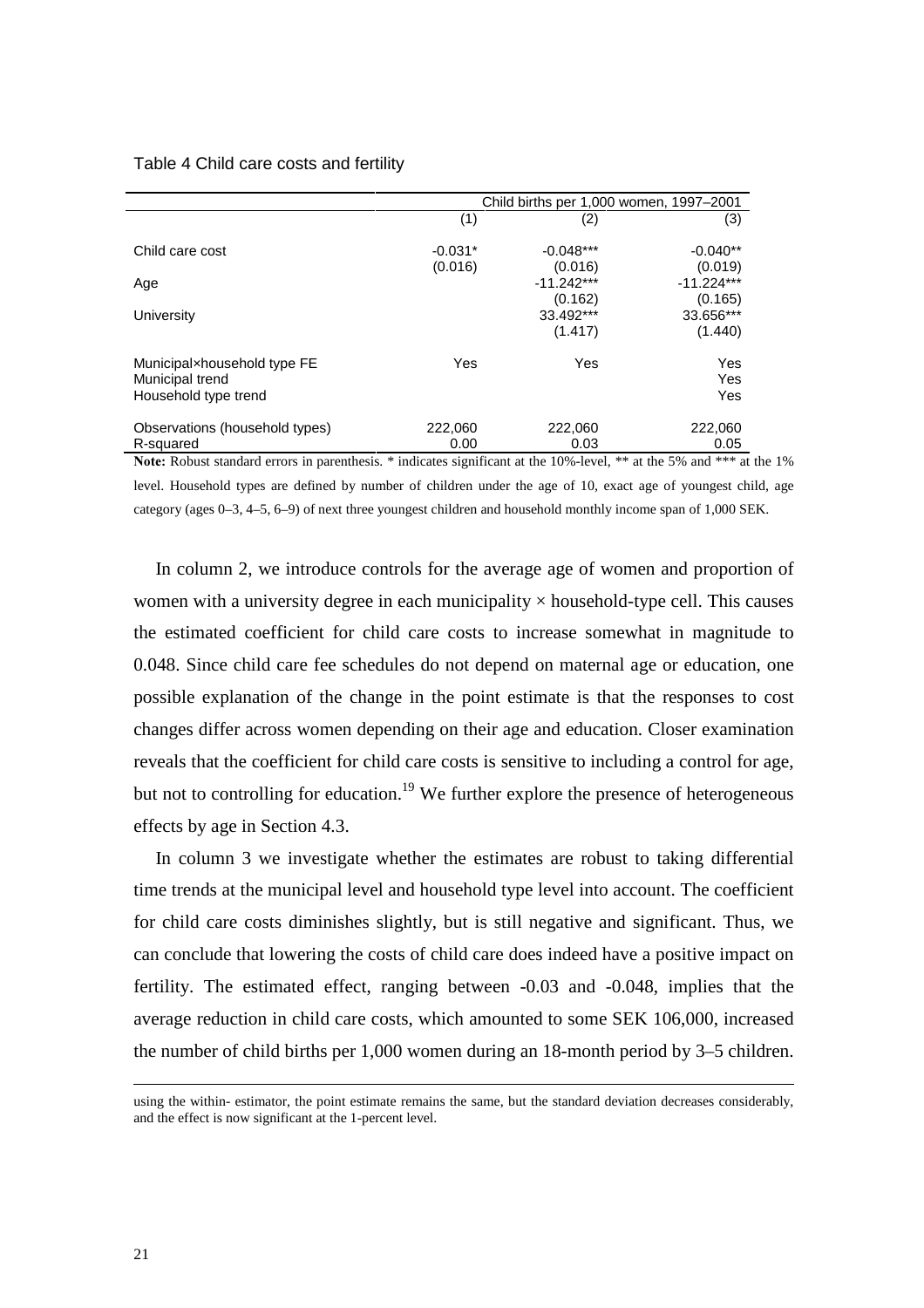Compared to the average of 85 children born to 1,000 women in an 18-month period prior to the reform, this implies that the birth rate increased by 4–6 percent, and that the child care reform accounted for about 30–50 per cent of the increase in fertility that took place during this period.

### **4.2 Placebo results**

As a further robustness check, we examine whether the reform was exogenous to fertility behavior prior to the reform. This includes testing whether households anticipated the reform and reacted early, or if household types that experienced large reductions in child care costs already had an increasing trend in fertility before the reform. We test the exogeneity of the reform by performing a placebo test in which we predate the reform to 1999 and attempt to explain changes in fertility behavior of household types between the 1997 and 1999 samples in terms of changes in the child care charges that these household types did not experience until after the period studied. To this end, we compute each household's costs in 1999, using the post-reform fee schedule, and compare the fertility behavior of the 1997 and 1999 samples.

Our identification strategy depends on the assumption that the reform-induced child care costs would have no effects on changes in fertility behavior between these years. Significant estimates would indicate that the analysis suffers from identification problems, generating spurious correlations between child care cost reductions caused by the reform and the fertility behavior of households. Table 5 shows that the changes in child care charges introduced in 2002 cannot explain behavior in 1999. The coefficients for child care cost are small and not statistically significant in either specification.<sup>20</sup> The effects of the woman's age and education are, however, stable for both the "true" and the placebo specifications.

 $19$  These results are available on request.

<sup>&</sup>lt;sup>20</sup> The lack of statistical significance is not an effect of low efficiency of the first-difference-estimator. Estimating the model in column (1) using the within-estimator also produces statistical insignificant estimates.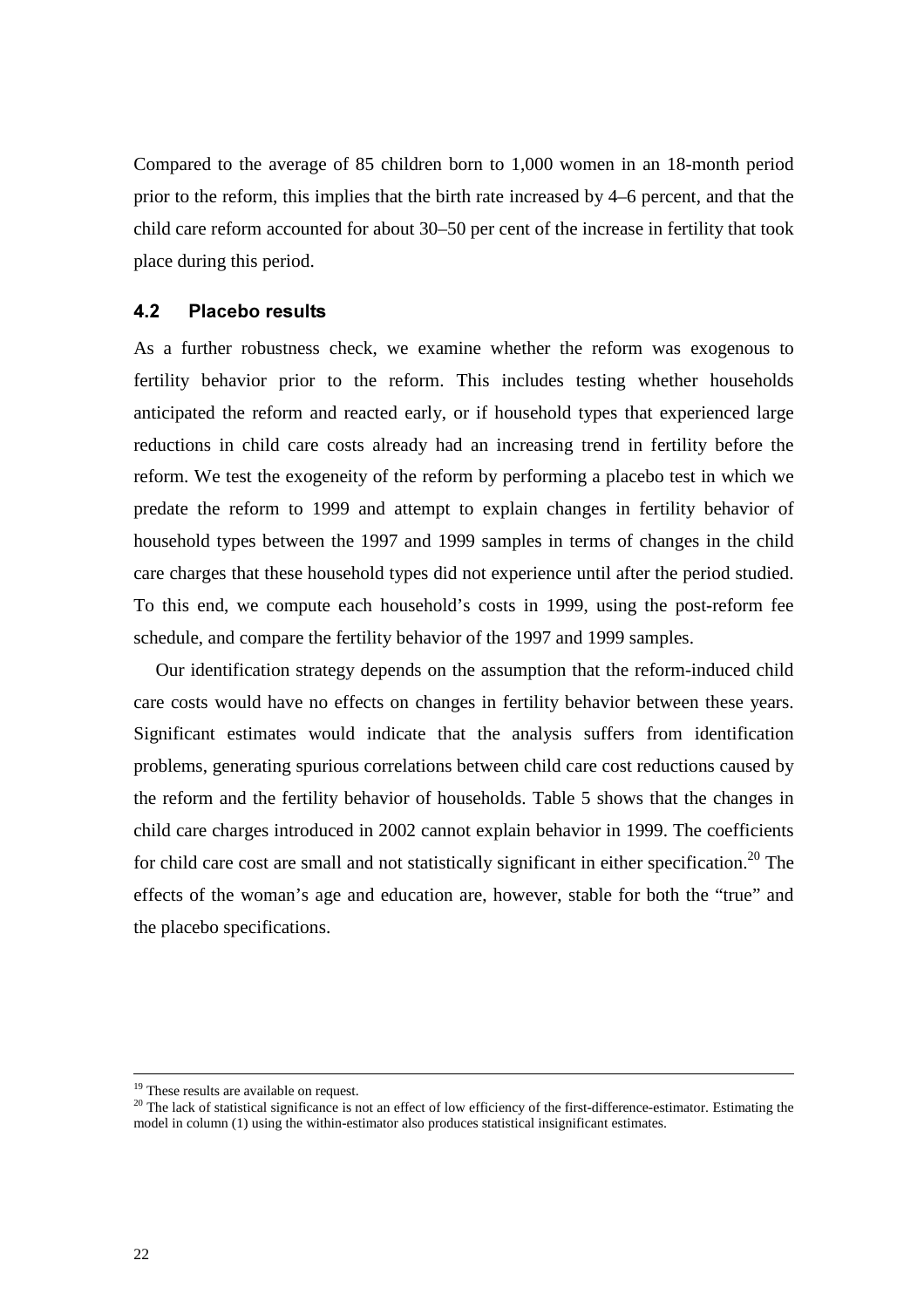### Table 5 Placebo-test

|                                                                        | Child births per 1,000 women, 1997–99 |                         |  |
|------------------------------------------------------------------------|---------------------------------------|-------------------------|--|
|                                                                        | (1)                                   | (2)                     |  |
| Child care cost                                                        | 0.009<br>(0.015)                      | 0.025<br>(0.030)        |  |
| Age                                                                    |                                       | $-11.051***$<br>(0.231) |  |
| University                                                             |                                       | 31.951***               |  |
|                                                                        |                                       | (2.014)                 |  |
| Municipal-Household type FE<br>Municipal trend<br>Household type trend | Yes                                   | Yes<br>Yes<br>Yes       |  |
| Observations (household types)<br>R-squared                            | 110,712<br>0.00                       | 110,712<br>0.07         |  |

Note: Robust standard errors in parenthesis. \* indicates significant at the 10%-level,

\*\* at the 5% and \*\*\* at the 1% level. Household types are defined as in Table 5.

In sum, there seems like the reduction in child care charges increased fertility. The lack of significant results in the placebo regressions strengthens the interpretation that the effect is causal. In the following Sections, we will investigate the presence of heterogeneous responses to child care costs.

### **4.3 Women's age**

The instability of the baseline estimates in Table 4 to inclusion of the average age of the women in the household type  $\times$  municipal cell suggested a presence of heterogeneous responses to the child care cost changes by women of different ages. In this Section we explore this possibility further.

When estimating heterogeneous effects, we need to re-define our household types, also taking the age of the woman into account.<sup>21</sup> The median age in our sample of women is 34. We have therefore categorized women as old or young if they are older or younger that the median age. Defining these different age categories implies splitting many household  $\times$  municipal cells in two, which causes us to lose out on some

 $21$  Since the number of children is already taken into account when defining household types, investigating heterogeneous effects for couples with and without children does not mean that we need to re-define the household types.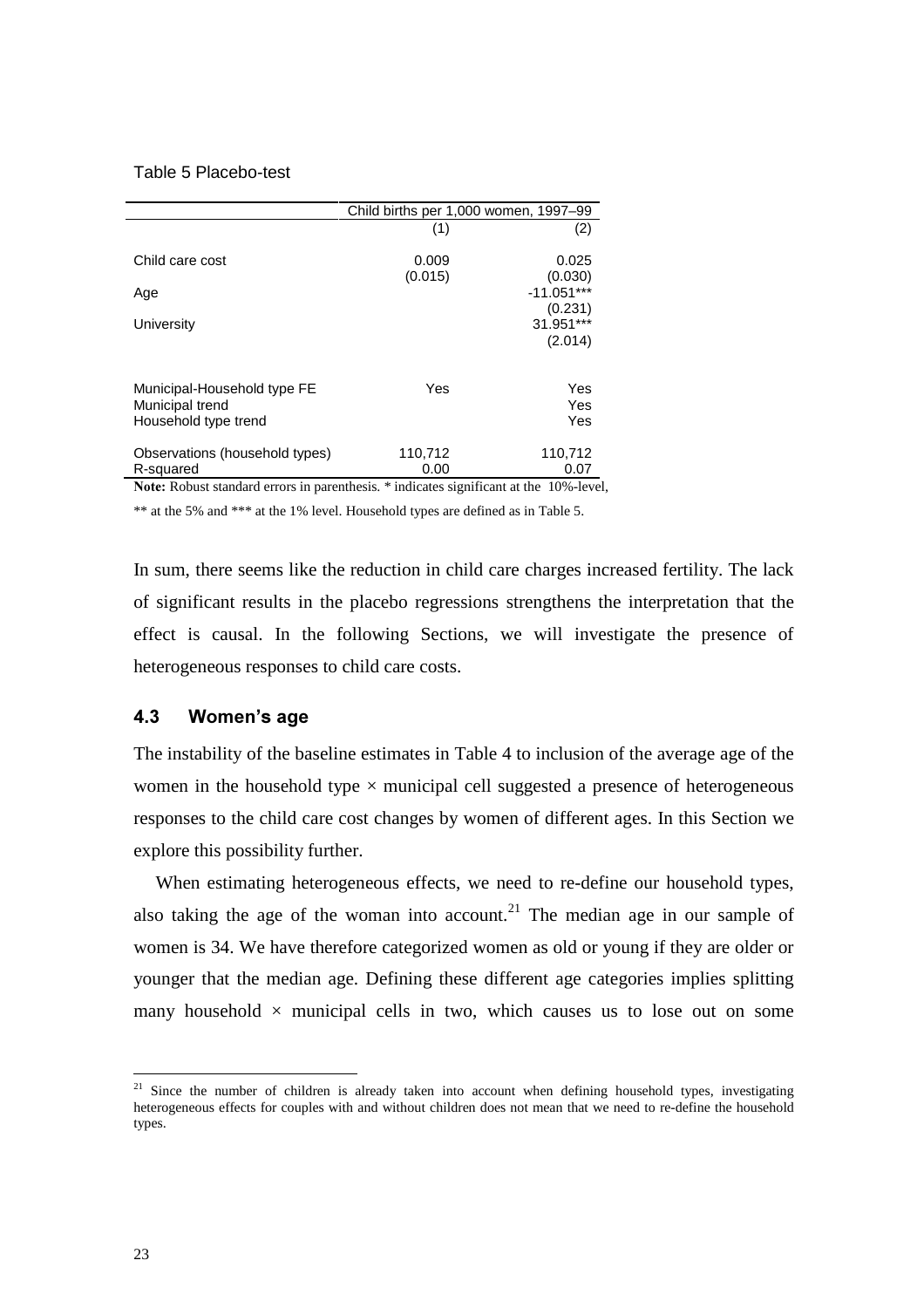households for which we no longer find matches.<sup>22</sup> However, we still find matches for almost 70 percent of the households. Average child care costs and birth rates before and after the reform for young and old women are presented in Table A3a in the Appendix.

Table 6 displays the results of the analysis on a sample matched at the age  $\times$ household type  $\times$  municipal level. The results show that it is only the young women who respond to the changes in child care costs. The coefficient for older women is close to zero. For women aged 34 or younger, a cost increase with 1,000 SEK leads to approximately 0.05 fewer births per 1,000 women.

| Child births per 1,000 women                             |           |            |
|----------------------------------------------------------|-----------|------------|
|                                                          | (1)       | (2)        |
| Child care cost                                          |           |            |
| Young women (<35)                                        | $-0.041*$ | $-0.049**$ |
|                                                          | (0.024)   | (0.024)    |
| Older women (>35)                                        | 0.005     | $-0.001$   |
|                                                          | (0.021)   | (0.021)    |
| Municipal-household type FE<br>Household characteristics | Yes       | Yes<br>Yes |
| Municipal trend                                          | Yes       | Yes        |
| Household type trend                                     | Yes       | Yes        |
| Observations (household types)                           | 227,161   | 227,161    |
| R-squared                                                | 0.02      | 0.02       |

Table 6 Heterogeneous effects with respect to women's age

Note: Robust standard errors in parenthesis. \* indicates significant at the 10%-level, \*\* at the 5% and \*\*\* at the 1% level. Household types are defined by number of children under the age of 10, exact age of youngest child, age category (ages 0–3, 4–5, 6–9) of next three youngest children, household monthly income span of 1,000 SEK and women older or younger than 35. Household characteristics include average age of women and fraction of women with a university degree in each household type  $\times$  municipal cell.

### **4.4 Women's labor supply**

Swedish parents with small children have the right by law to shorten their work hours down to 75 percent of full-time. A large fraction of mothers exercises this right. A closer look at the work hours of the women in our sample shows that women with more children are more likely to work part-time. This tendency to work part-time may indicate that the Swedish child care system, which provides subsidized child care during

 $22$  This is the reason to why we restrict the number of age categories to two.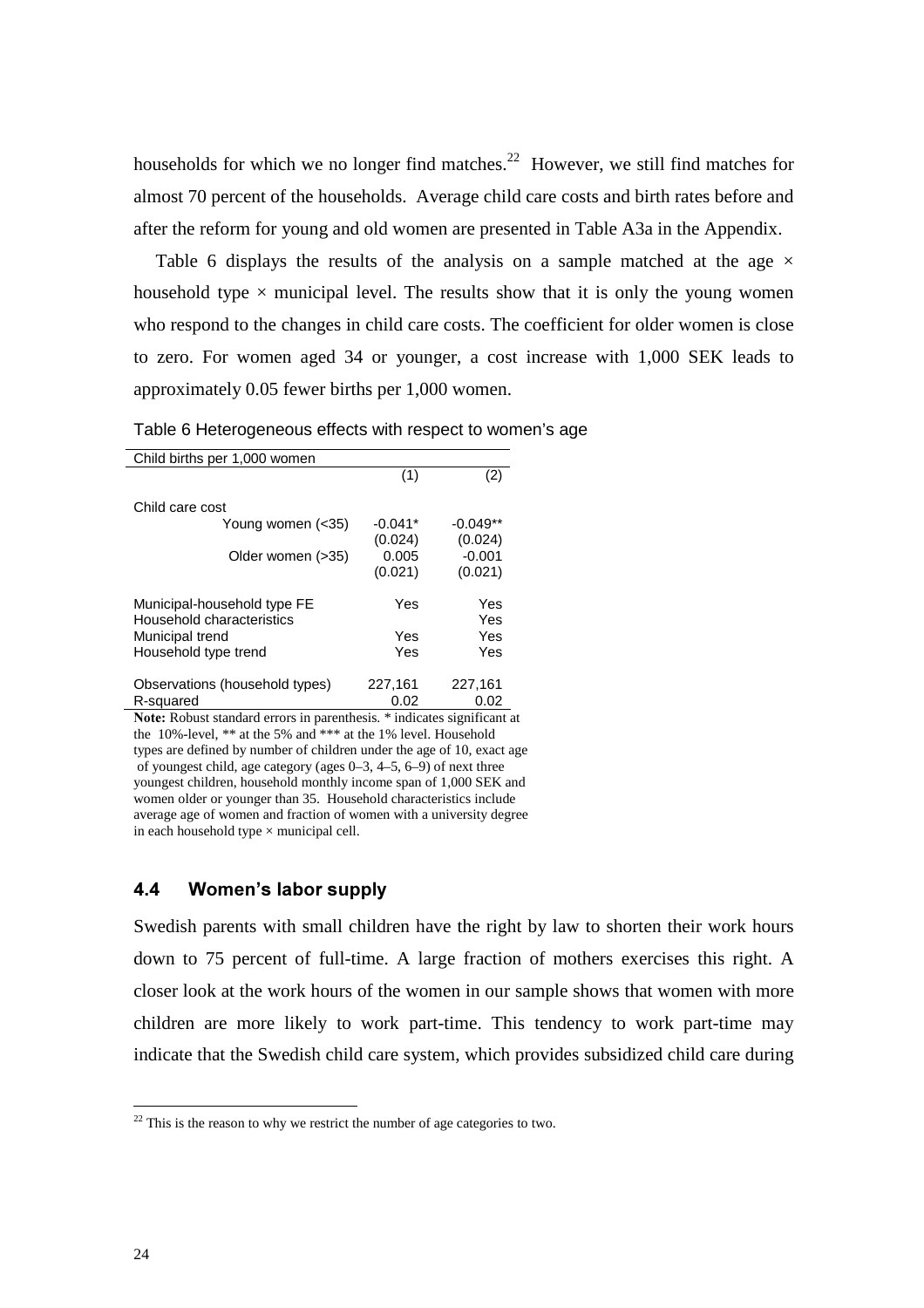regular work-hours, makes it difficult to combine children with long work-hours. In this section we investigate whether the response to child care charges depends on the initial labor supply of the woman in the household.

In columns (1) and (2) in Table 7 we have not taken into consideration the finding that households reacted differently to changes in child care costs depending on the age of the woman in the household, but only investigated whether the effect is heterogeneous with respect to the woman's labor supply. We find that it is only women who work part time (i.e. less than 80 percent of full time) who react to changes in child care costs. In columns (3) and (4) we let the effects vary both with respect to age and labor supply and find that it is only for part-time working women younger than 35 that the effect is statistically significant. Although the coefficients for all interactions are negative the standard errors are relatively noisy. An increase in child care costs with 1,000 SEK leads to a decrease in child births with 0.185 children per 1,000 women. These figures should be compared to the average number of births per 1000 women prior to the reform for subgroup of women that was below 35 years old and worked part time which was 139 (see Table A3c in the Appendix). Hence the average childcare reduction which for this group was 110,000 SEK implies an increase in the birth rate of almost 15 percent.

One interpretation of this finding is that Swedish child care, which is supplied during regular work hours, is not flexible enough for full time working women to respond to reductions in child care charges with increased fertility. For these women, having another child is likely to require them to reduce work hours when they return to work after a year's parental leave. The loss in earnings associated with having another child is therefore larger than for women who are already working part time. An alternative explanation to the heterogeneous response with respect to work-time may be that women working part-time are more likely to have small children and that women with small children were more likely to react to the change in child-care charges. Perhaps, women working full time, do so precisely because their children are older and because they do not plan to have more children. However, the correlation between work-time and age of the youngest child is only 0.03. Moreover, results from estimations that are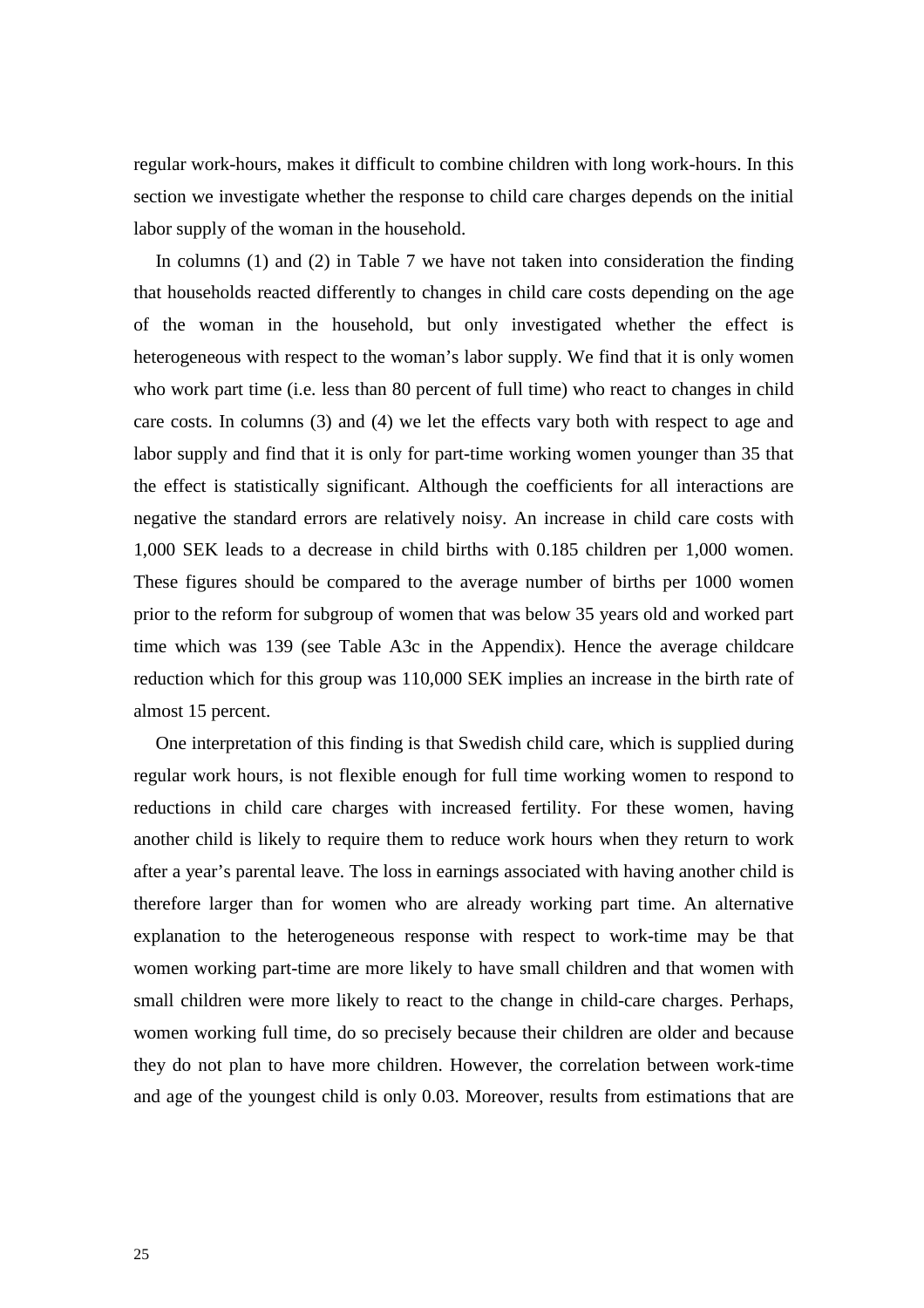not presented here, show that the age of the youngest child does not influence the response to the reform.<sup>23</sup>

|                                         |                             | Child births per 1,000 women |                |            |                     |  |
|-----------------------------------------|-----------------------------|------------------------------|----------------|------------|---------------------|--|
|                                         |                             | (1)                          | (2)            | (3)        | (4)                 |  |
| Child care cost                         |                             |                              |                |            |                     |  |
| Part time                               |                             | $-0.061$                     | $-0.068$       |            |                     |  |
|                                         |                             | (0.051)                      | (0.049)        |            |                     |  |
| Full time                               |                             | $-0.014$                     | $-0.024$       |            |                     |  |
|                                         |                             | (0.051)                      | (0.049)        |            |                     |  |
| Part time                               | Young women (<35)           |                              |                | $-0.183**$ | $-0.185**$          |  |
|                                         |                             |                              |                | (0.080)    | (0.080)             |  |
| Part time                               | Older women (>35)           |                              |                | $-0.048$   | $-0.045$            |  |
|                                         |                             |                              |                | (0.050)    | (0.050)             |  |
| Full time                               | Young women (<35)           |                              |                | $-0.027$   | $-0.032$            |  |
|                                         |                             |                              |                | (0.068)    | (0.067)             |  |
| Full time                               | Older women (>35)           |                              |                | $-0.043$   | $-0.044$            |  |
|                                         |                             |                              |                | (0.048)    | (0.047)             |  |
|                                         |                             |                              |                |            |                     |  |
|                                         | Municipal-household type FE | Yes                          | Yes            | Yes        | Yes                 |  |
|                                         | Household characteristics   |                              | Yes            |            | <b>Yes</b>          |  |
| Municipal trend                         |                             | Yes                          | Yes            | Yes        | Yes                 |  |
| Household type trend                    |                             | Yes                          | Yes            | Yes        | Yes                 |  |
| Observations (household types)          |                             | 129,066                      | 129,066        | 117,602    | 117,602             |  |
| R-squared                               |                             | 0.06                         | 0.10           | 0.07       | 0.07                |  |
| $\mathbf{r}$ in the set of $\mathbf{r}$ | $\cdot$ 1                   | ۰ م                          | $\cdot$ $\sim$ | 100/1      | $1 - 4$ and $1 - 1$ |  |

Table 7 Heterogeneous effects with respect to women's labor supply and age

Note: Robust standard errors in parenthesis. \* indicates significant at the 10%-level, \*\* at the 5% and \*\*\* at the 1% level. In column 1 and 2 household types are based on the same characteristics as in Table 4. In column 3 and 4 household types are based on the same characteristics as in Table 6. Household characteristics include average age of women and fraction of women with a university degree in each household type  $\times$  municipal cell

### **4.5** The number of children

Finally, we investigate whether the effects differ depending on how many children the households initially have. This analysis can give us a hint as to whether the effects on birth rates that we have found so far are the result of anticipation of children already planned, or whether the completed fertility of the women affected by the reform is likely to have increased.

Table 8 displays the results of estimating our model when we have included interaction terms for child care costs with dummy variables that capture parity. We start

<sup>23</sup> . These results are available upon request.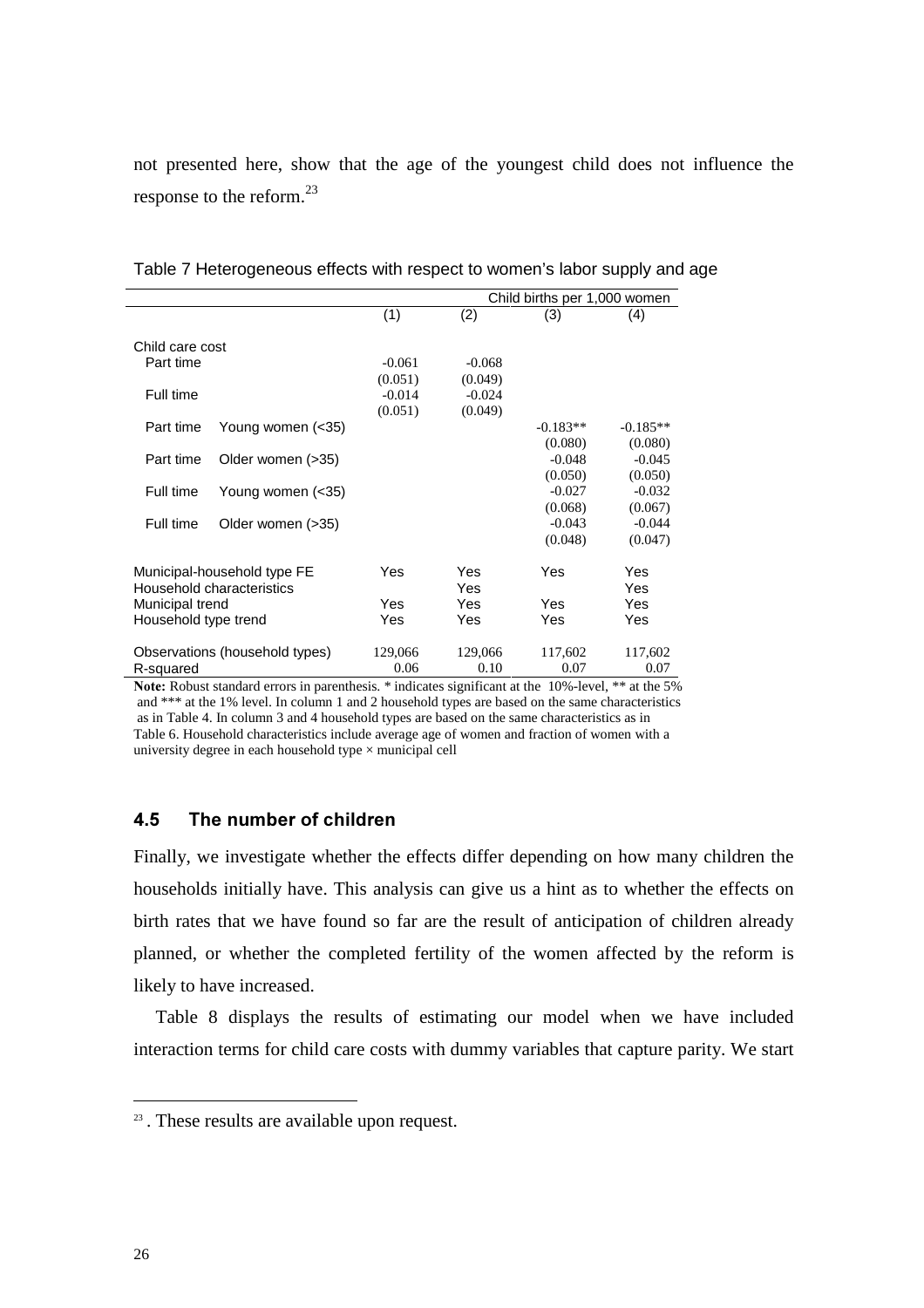by investigating whether the effects differ for couples with or without children. We do so by including an interaction term for child care costs, with a dummy variable indicating that the household has no children<sup>24</sup>. The result in the first column shows an effect both for households with children and for childless couples, although the response of the latter group is larger. In the second column, we study whether the effect differs depending on the woman's age. In line with previous results, it is the younger women who have children in response to the reductions in child care charges, and this is true both for households with and without children. A 100,000 SEK decrease in child care charges increased fertility with three percent for families with children and 5.5 percent for families without children.

|               | Child births per 1,000 women 1997-2001 |            |                |           |                            |
|---------------|----------------------------------------|------------|----------------|-----------|----------------------------|
|               |                                        | (1)        | (2)            | (3)       | (4)                        |
|               |                                        |            | All households |           | Household with children in |
|               |                                        |            |                |           | daycare-age                |
| All women     | Women with                             | $-0.041**$ |                |           |                            |
|               | children                               | (0.019)    |                |           |                            |
|               | Childless                              | $-0.111**$ |                |           |                            |
|               | couples                                | (0.053)    |                |           |                            |
| Young         | Women with                             |            | $-0.047*$      |           |                            |
| women $(<35)$ | children                               |            | (0.024)        |           |                            |
|               | Childless                              |            | $-0.180**$     |           |                            |
|               | couples                                |            | (0.073)        |           |                            |
| Old women     | Women with                             |            | $-0.008$       |           |                            |
| ( > 35)       | children                               |            | (0.021)        |           |                            |
|               | Childless                              |            | $-0.079$       |           |                            |
|               | couples                                |            | (0.051)        |           |                            |
| All women     | One child                              |            |                | $-0.003$  |                            |
|               |                                        |            |                | (0.034)   |                            |
|               | Two children                           |            |                | $-0.044*$ |                            |
|               |                                        |            |                | (0.026)   |                            |
|               | Three or more                          |            |                | 0.079     |                            |
|               | children                               |            |                | (0.049)   |                            |
| Young         | One child                              |            |                |           | $-0.026$                   |
| women $(<35)$ | Two children                           |            |                |           | (0.043)                    |
|               |                                        |            |                |           | $-0.053*$                  |
|               | Three or more                          |            |                |           | (0.029)<br>0.039           |
|               | children                               |            |                |           | (0.063)                    |
| Old women     | One child                              |            |                |           | 0.019                      |
| ( > 35)       |                                        |            |                |           | (0.032)                    |
|               | Two children                           |            |                |           | $-0.028$                   |
|               |                                        |            |                |           |                            |

Table 8 Heterogeneous effects with respect to family size and age – childless couples and families with children in daycare-age

 $24$  The fixed effect of being a household with no children is included in the household-type fixed effect since the number of children is one of the variables defining the household type.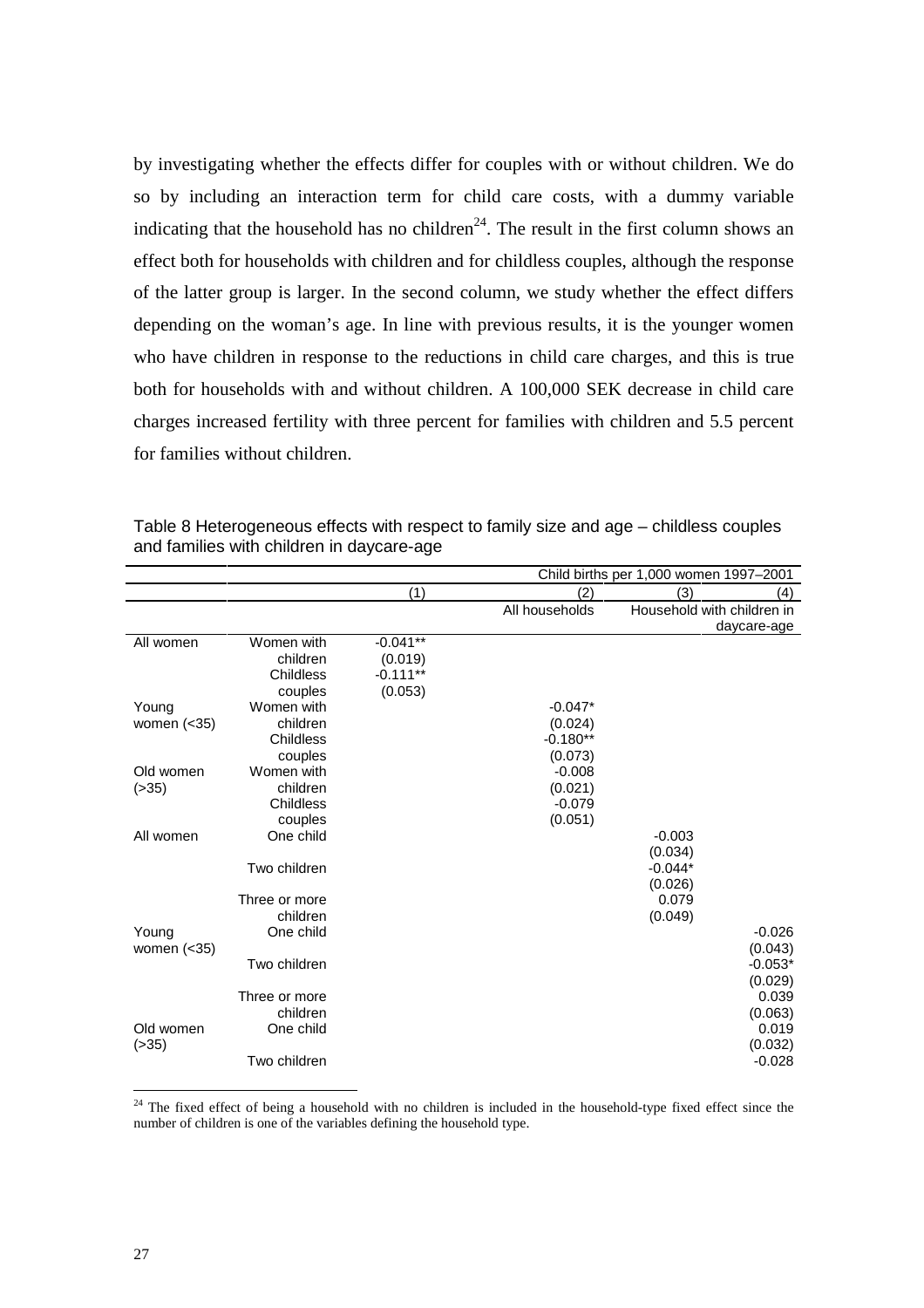|                                   |              | Child births per 1,000 women 1997-2001 |         |                            |
|-----------------------------------|--------------|----------------------------------------|---------|----------------------------|
|                                   | $\mathbf{1}$ | (2)                                    | (3)     | (4)                        |
|                                   |              | All households                         |         | Household with children in |
|                                   |              |                                        |         | daycare-age                |
|                                   |              |                                        |         | (0.026)                    |
| Three or more                     |              |                                        |         | $0.136**$                  |
| children                          |              |                                        |         | (0.055)                    |
| Municipalxhousehold type FE       | Yes          | Yes                                    | Yes     | Yes                        |
| Household variables               | <b>Yes</b>   | Yes                                    | Yes     | Yes                        |
| Municipal trend                   | <b>Yes</b>   | Yes                                    | Yes     | Yes                        |
| Household type trend              | <b>Yes</b>   | Yes                                    | Yes     | Yes                        |
| Observations (household<br>types) | 222,060      | 227,161                                | 188,159 | 188,159                    |
| R-squared                         | 0.05         | 0.02                                   | 0.03    | 0.03                       |

**Note:** Robust standard errors in parenthesis. \* indicate significant on the 10%-level, \*\* on the 5% and \*\*\* on the 1% level. Household characteristics include average age and fraction of women with a university degree in the household type  $\times$  municipal  $\times$  age cell.

Next, we turn to study the possible differential effects depending on parity. We estimate a separate effect of child care fees on families with one, two and three or more children. The results in the third column show that families with one child do not respond. The point estimate of -0.003 is insignificantly different from zero. Also, for higher order parities – families with three or more children – is there no response to the change in child care charges. The results show that it is families with two children that respond positively to cost reductions.

Since our previous investigations suggest different responses depending on the mother's age, we interact the dummies capturing parity with dummies indicating whether the mother is younger or older than the median age (34). In line with previous results, the results in the last column show that it is younger mothers with two children who respond to the cost reductions. Actually, this group seems to be the type of family for which the reform induced the largest response. A 100,000 SEK decrease in child care charges increased fertility rates with 7,4 percent.

We have no clear-cut explanation as to why older mothers of three or more children react by having fewer children when costs decline. It should be noted, however, that families with 4 or more children are very rare in Sweden, especially families satisfying the restriction that all children have to be of an age eligible for subsidized child care, i.e. 1*±*10 years old. In our sample, the average probability of having another child for households with three children and a mother categorized as old is only around 25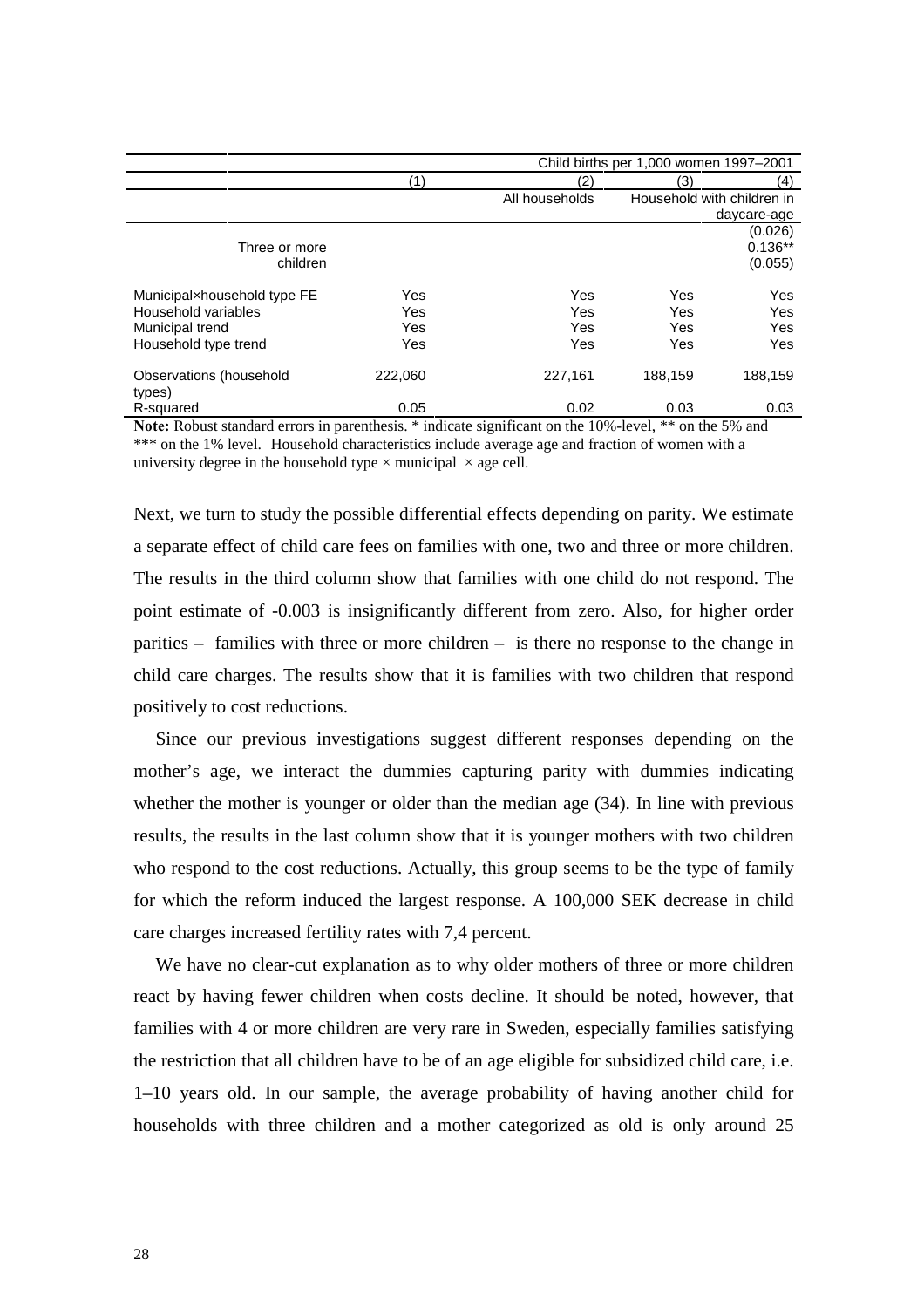children per 1,000 women during an 18 month period. As a result, a few births may have substantial effects on our outcome variable.

Are the effects on birth rates that we have found so far the result of anticipation of children already planned, or can we expect the completed fertility of the women affected by the reform to have increased? A thorough analysis of this issue would require data on completed fertility rates. Since these will not be available for many years to come, we are restricted to alternative ways of exploring this issue.

One approach to differentiating effects on timing from long-run fertility that is commonly employed by demographers (see e.g. Hoem, 1993) is to study third or higher order births. If the number of higher order births increases, while there is no reduction in first or second births, the net effect is likely to be an increase in long-run fertility. Also, since historically most families in Sweden choose to have two children, increases in third births should be more informative about long-term increases in fertility. Our results hence suggest that there is indeed a possibility that long-run fertility was positively affected by the reform.<sup>25</sup>

# **5** Conclusions

We have explored the effect of introducing a cap on child care charges on the fertility behavior of Swedish families. Exploiting the exogenous changes in child care costs introduced by the Swedish child care reform of 2001, we can conclude that child care charges have an effect on fertility. In particular, we find that fertility over an 18-month period increased by about five per cent when total child care cost for the average family was reduced by SEK 106,000 (USD 17,800), or that a USD 10,000 reduction in child care costs would have led to 2–3 more child births per thousand women. This implies that the reform can account for as much as half of the total post-reform increase in fertility.

We find that it is young women working part-time who account for most of the effect of child care charge reductions on fertility in the Swedish context. Moreover, Lundin et

 $25$  In this analysis, we focus on families with children of child care age.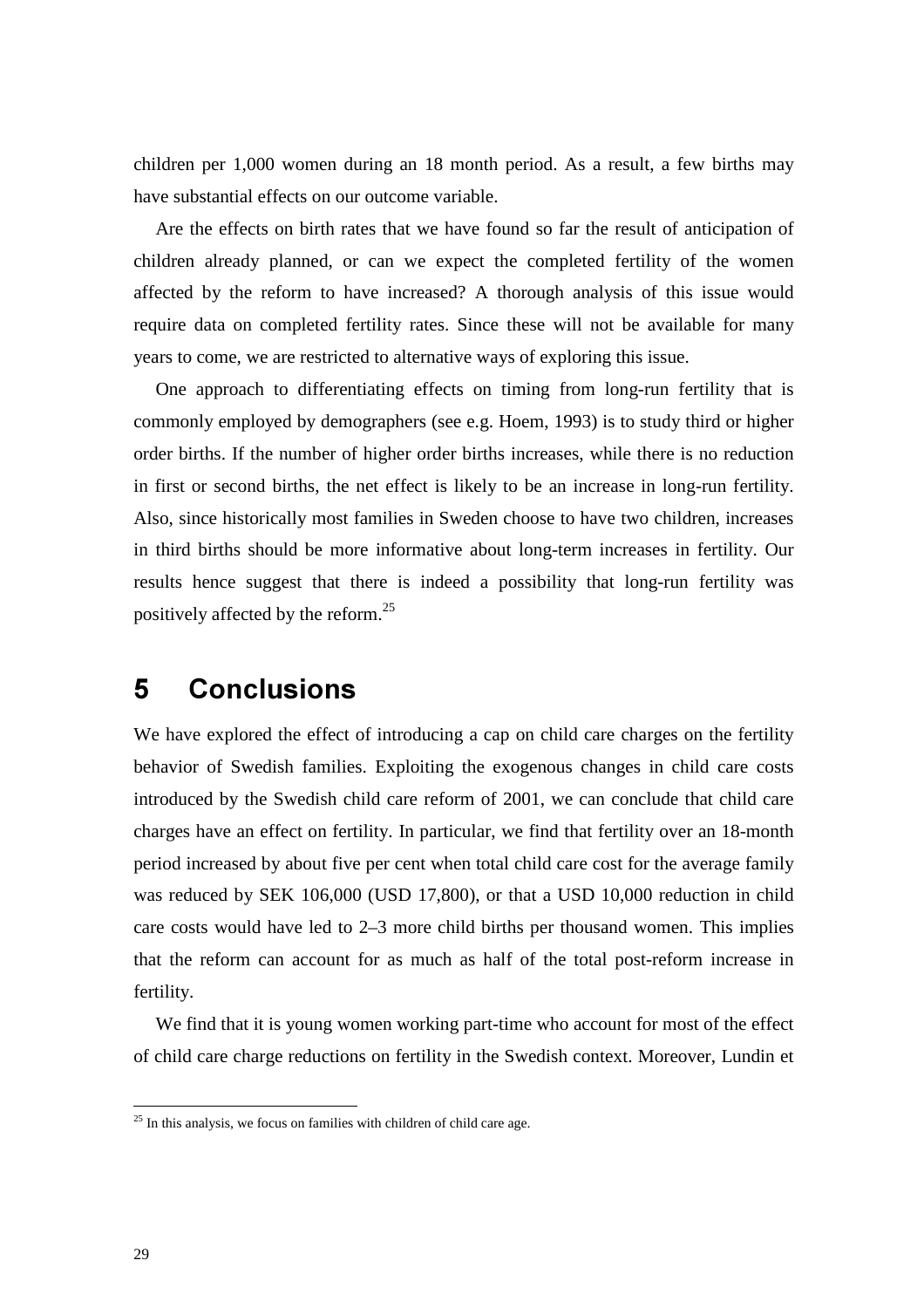al. (2008) show that labor supply was not affected by the change in child care costs. These results contrast with recent findings on U.S. data. Cortes and Tessada (2008) have found that increased immigration reduced the cost of child care services, which, in turn, increased the share of professional mothers with small children who worked very long hours. Furtado and Hock (2008) also find a positive effect on the fertility of highly educated women. A possible explanation for the different results is that while the Swedish child care cost change concerned costs for care during regular work hours, the US cost change concerned also more flexible nanny services. The high incidence of part time work for Swedish mothers and the rather short child care hours of Swedish children suggest that, while it is straightforward to be a working mother, it is hard to combine a full time career with motherhood. One interpretation of the absence of an effect of child care charge reductions on the fertility on full time working women is that for these women the income forgone during a year's parental leave and possibly a reduction in hours when returning to work may be too high in relation to the child care cost change induced by the reform.

One key question is whether the Swedish child care reform led to increased completed fertility rates, or whether the reduction in the child care charges only influenced the spacing between child births. We argue that there is some evidence that long-run fertility rates were affected. The strongest argument in favor of this conclusion is that the reform increased the number of third births without negative effects on first and second births.

Is the magnitude of the effects we find reasonable? We can compare the magnitude of the estimated effect with the findings of other studies that investigate the effect of other economic incentives on fertility. Milligan (2002) investigates the effects of a pronatalist transfer policy implemented in Quebec, by which mothers received a cash bonus for giving birth. Using the exogenous variation created by the reform, he finds that there is a substantial impact of child care allowances on fertility rates.<sup>26</sup> Milligan finds that a cash bonus of 1,000 Canadian Dollars (USD 950) increased fertility by 16 percent.

 $26$  Kearney (2004), on the other hand, finds no negative effects from a decrease in cash allowances beyond a certain number of births on fertility among welfare-prone groups in the US in 1989–98. On the contrary, for some groups, she finds an increased number of births.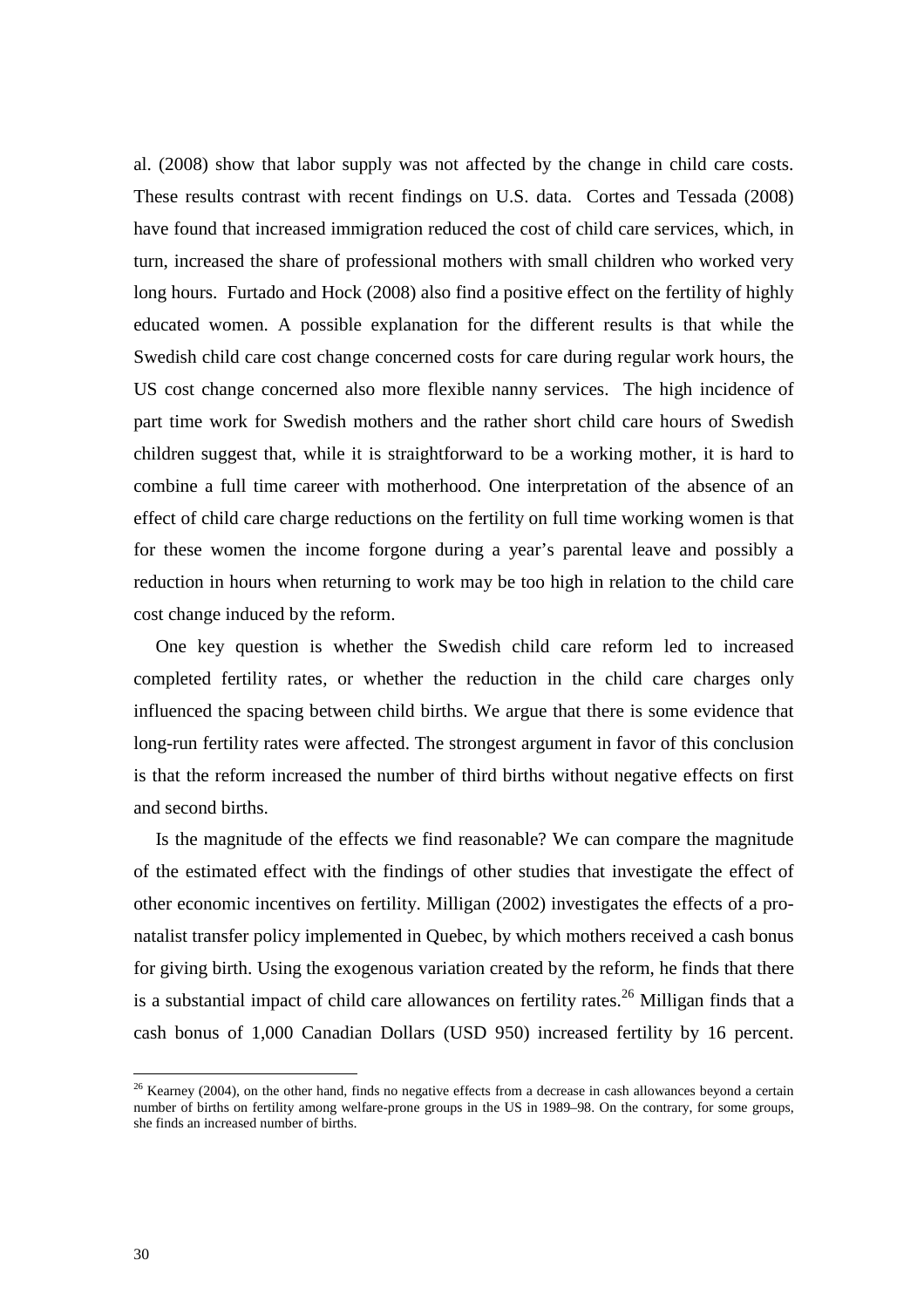Laroque and Salanié (2004), instead, apply a structural model of maternal labor supply and fertility to French data and family policies (although ignoring the effects of child care). In simulations, they find that increasing mothers' earnings reduces fertility, but that increasing child support during the first three years, corresponding to a present value cash transfer in of some USD 20,000 would increase fertility by a quarter.

The effects found in this study are comparatively small. Hence, although we find that child care costs do affect fertility, general child care subsidies appear to be an expensive way of stimulating overall fertility, at least when compared to the international evidence on other types of policies presented here. However, we need to bear in mind that the Swedish child care reform managed to increase fertility without any negative effects on female labor supply (Lundin et al., 2008). Whereas cash transfers or other policy instruments are likely to increase fertility at the cost of lower female labor supply, low child care charges may be an efficient way of combining high labor supply with high fertility rates.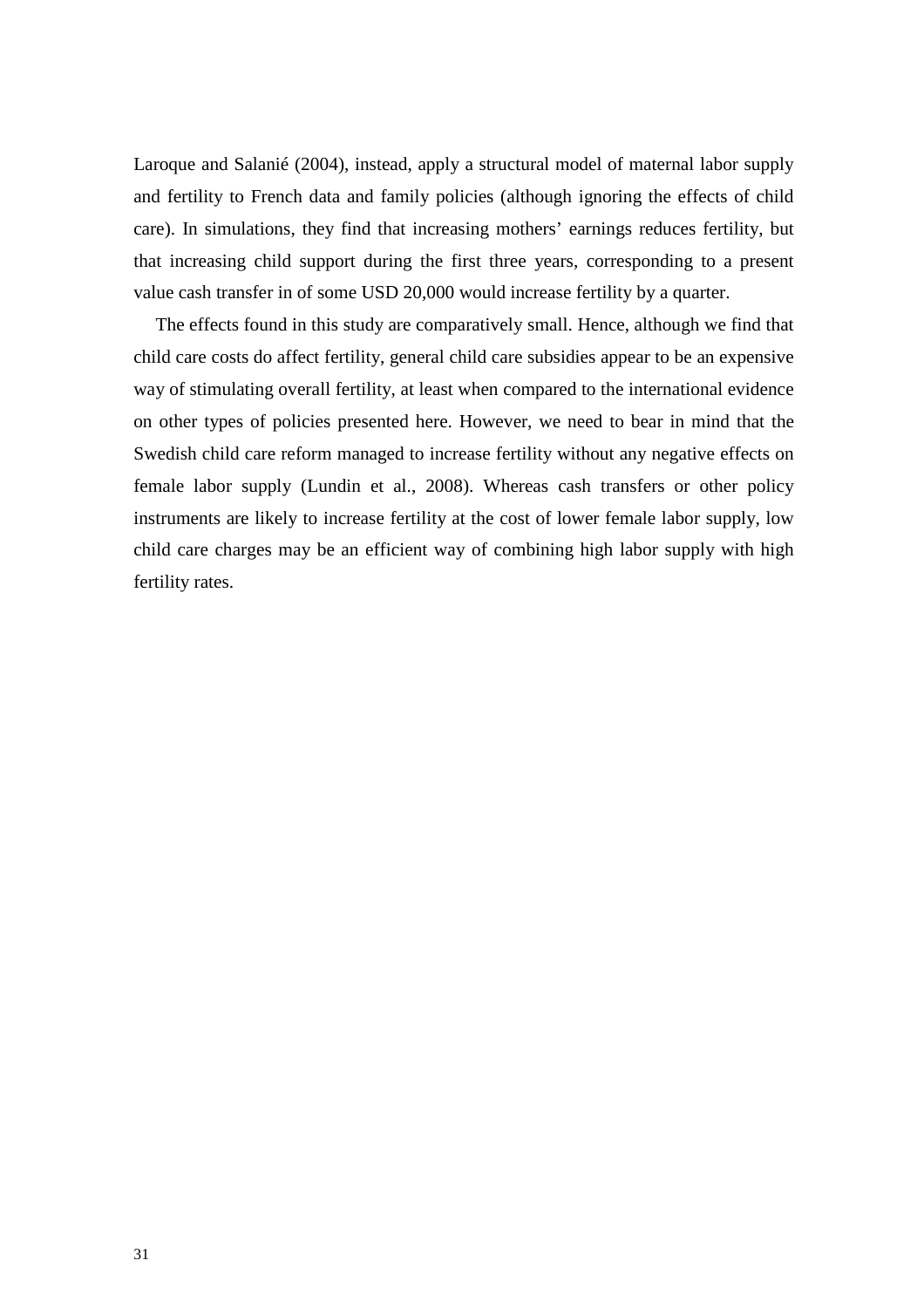# **References**

- Adsera, A. (2004), "Changing fertility rates in developed countries. The impact of labor market institutions." *Journal of Population Economics* vol. 17, pp. 17–43.
- Adsera, A. (2005), "Vanishing children: From high unemployment to low fertility in developed countries", *American Economic Review, Papers and Proceedings vol.* 95, pp.189–193.
- Angrist, J., V. Lavy and A. Schlosser (2007), "Multiple experiments for the causal link between the quantity and quality of children", mimeo.
- Apps, P. and R. Rees (2004) "Fertility, female labor supply and public policy", *Scandinavian Journal of Economics vol.* 106, pp. 745–763.
- Björklund, A. (2006), "Does family policy affect fertility?", *Journal of Population Economics* vol. 19, pp. 3–24.
- Blau, D. M. and P. K. Robins (1989), "Fertility, employment, and child-care costs", *Demography* vol 26, pp 287–299.
- Cortes, P. och J. Tessada (2008), "Cheap maids and nannies: How low-skilled immigration is changing the labor supply of high-skilled American women", manuscript University of Chicago- GSB.
- D'Addio and M. d'Ercole (2005), "Trends and determinants of fertility rates in OECD countries: The role of policies", DELSA OECD.
- Del Boca, D. (2002), "The Effect of Child Care and Part Time Opportunities on Participation and Fertility Decisions in Italy", *Journal of Population Economics* vol. 15, pp. 549–573.
- Elinder, M., H. Jordahl and P. Poutvara (2008), "Selfish and prospective: Theory and evidence of pocketbook voting", Working Paper No. 770.
- Ermisch, J. F. (1989a), "Fertility employment and child-care costs", *Demography* vol. 26, pp. 287–299.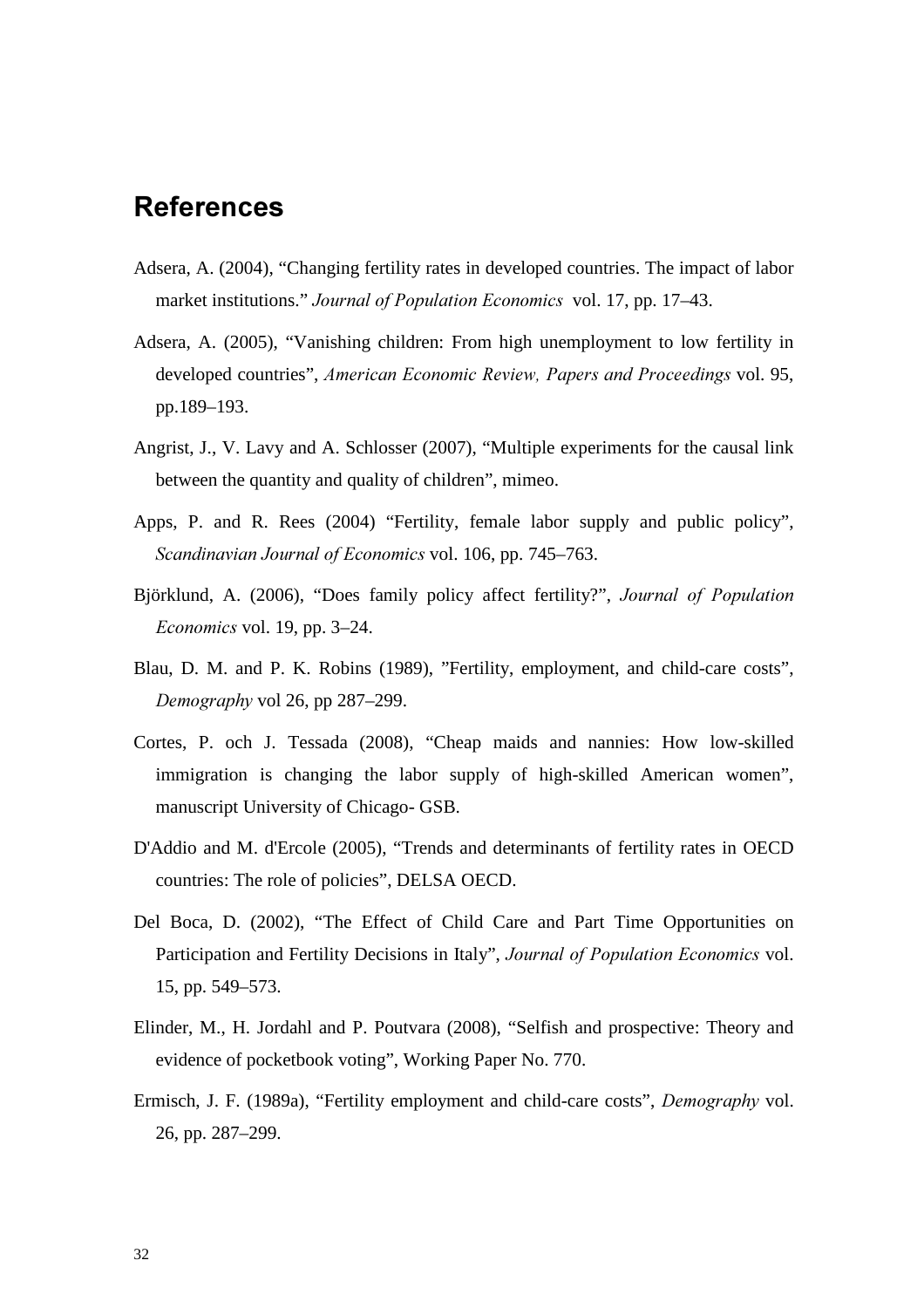- Ermisch, J. F. (1989b), "Purchased child care, optimal family size and mother's employment", Journal of Population Economics vol. 2, pp 79–102.
- Furtado, D. och H. Hock (2008), "Immigrant labor, child-care services, and the workfertility trade-off in the United States", IZA Discussion Paper 3506.
- Government Bill 1993/94:11 "Utvidgad lagreglering på barnomsorgsområdet, mm."
- Hoem, J. (1993), "Public policy as the fuel of fertility: effects of a policy reform on the space of childbearing in Sweden in the 1980s." *Acta Sociologica* vol. 36, pp. 19–31.
- Kearney, M. 2002, "Is there an effect of incremental welfare benefits on fertility behavior? A look at the family cap", *Journal of Human Resources* vol. 392, pp. 295– 325.
- Laroque, G. and B. Salanié (2004), "Fertility and financial incentives in France", CESifo Economic Studies, vol. 50, 3/2004.
- Lundin, D., E. Mörk and B. Öckert (2008), "How far can reduced childcare prices push female labour supply", *Labour Economics* vol. 15, pp. 647–659.
- Milligan, K. (2005) "Subsidizing the stork: New evidence on tax incentives and fertility", *Review of Economics and Statistics vol. 87*, pp. 539–555.
- Moffit, R. (2005), "Remarks on the analysis of causal relationships in population research," *Demography* vol. 42, pp. 91–108.
- Schlosser, A. (2006), "Public preschool and the labor supply of Arab mothers: Evidence from a natural experiment", Mimeo Hebrew University, Jerusalem.
- Skolverket (1999) "Avgifter i förskola och fritidshem 1999", Skolverkets rapport 174.
- Skolverket (2003) "Avgifter i förskola och fritidshem", Fördjupning av rapport 231, Skolverket.
- Smith, J. and P. Todd (2005) "Does matching overcome LaLonde's critique of nonexperimental estimators?" *Journal of Econometrics* vol. 125, pp. 305–335.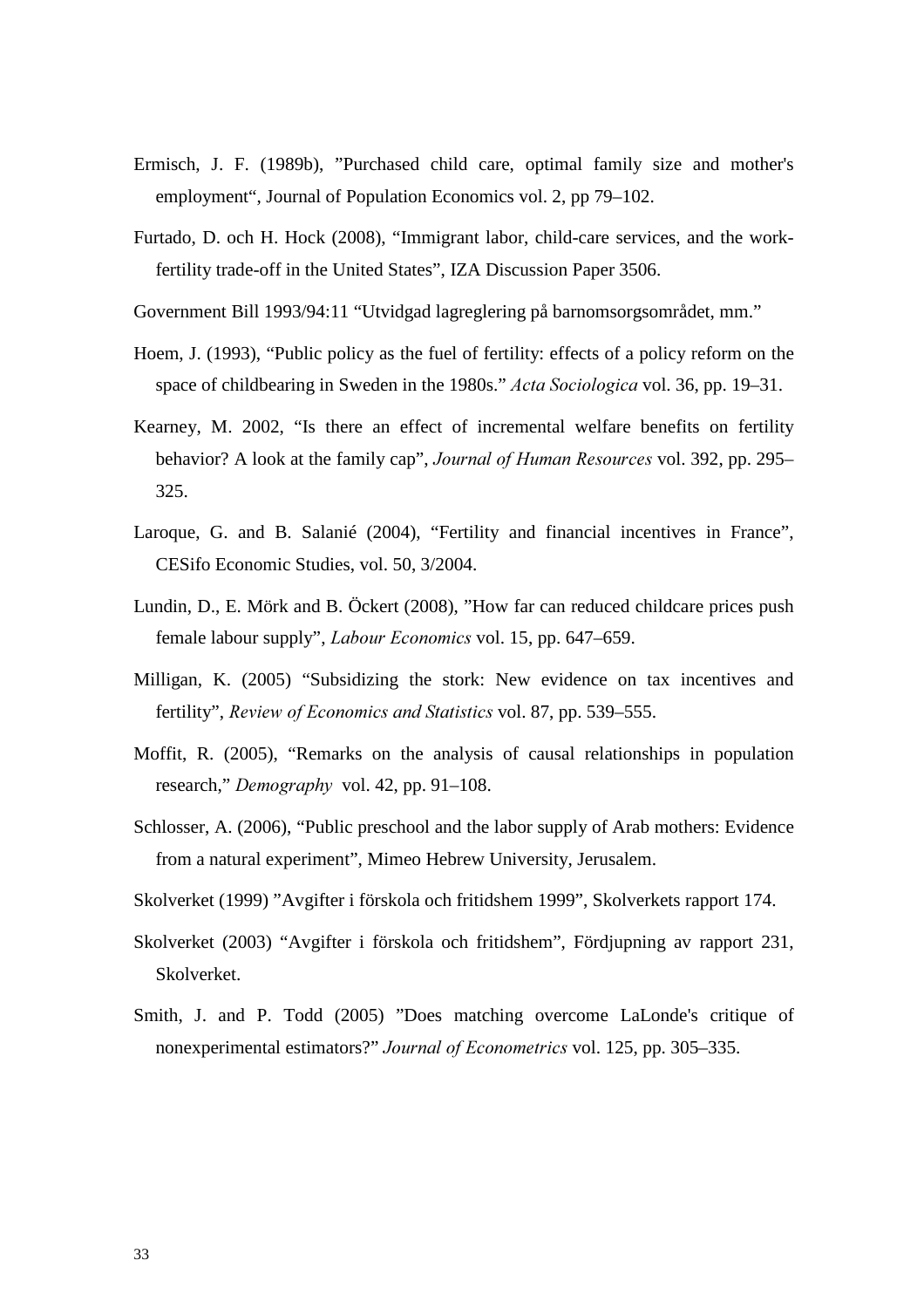Wikstrom, M. (2007) "Kommunalekonomiska effekter av maxtaxa och ökad tillgänglighet inom förskola och skolbarnomsorg", Umeå Economic Studies 704, Umeå Universitet.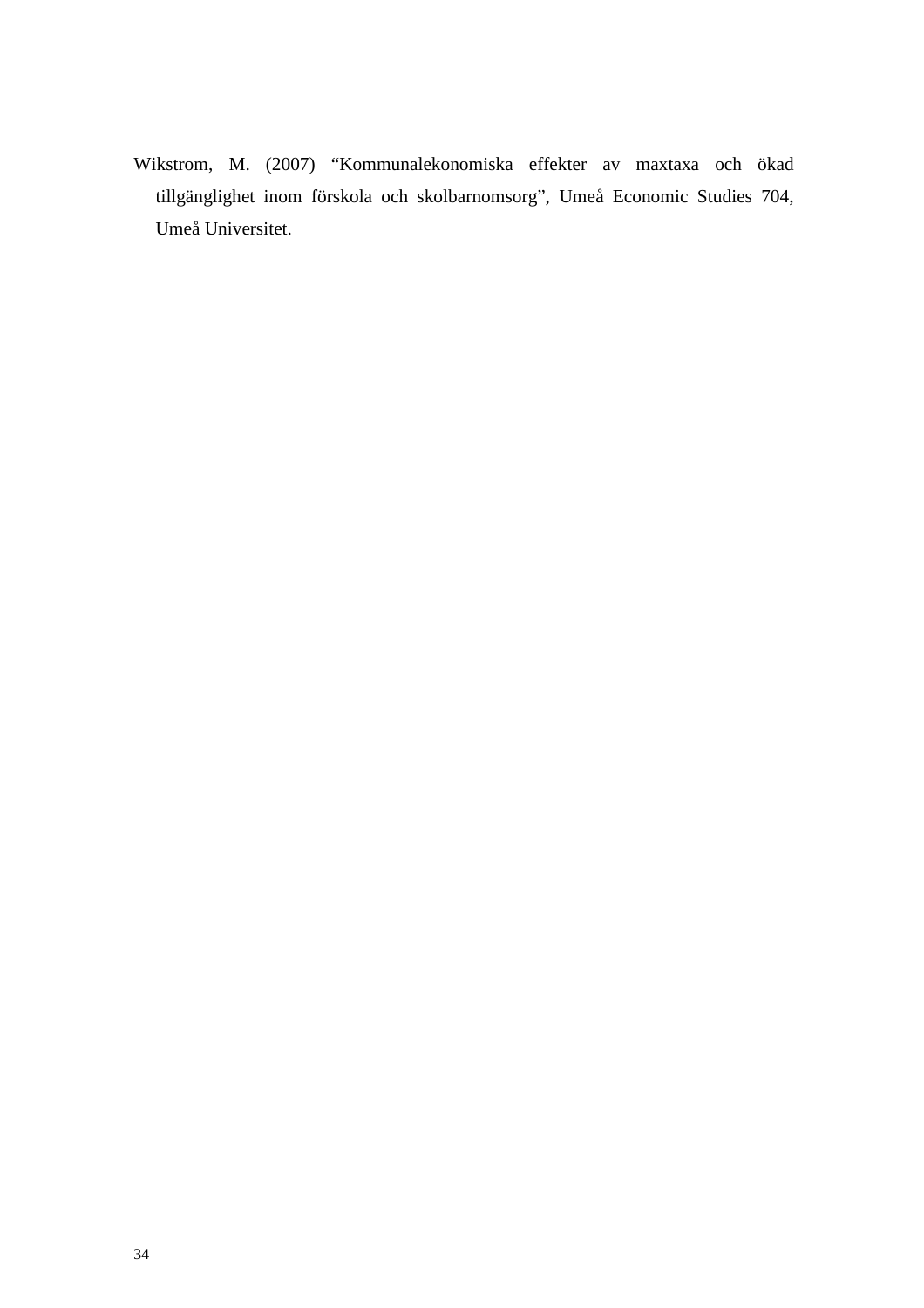# **Appendix**

|                       | 1999   | 2000   | 2001   | 2002   | 2003   | 2004   |
|-----------------------|--------|--------|--------|--------|--------|--------|
| Costs per enrolled    |        |        |        |        |        |        |
| child, SEK            | 83,000 | 86,900 | 90,200 | 93,700 | 95,900 | 96,600 |
|                       |        |        |        |        |        |        |
| Number of enrolled    |        |        |        |        |        |        |
| children per worker   | 5.3    | 5.4    | 5.3    | 5.3    | 5.4    | 5.4    |
| Share of personnel    |        |        |        |        |        |        |
| with higher education | 54 %   | 54 %   | 52%    | 51 %   | 51%    | 51%    |

### **Table A.1** Descriptive statistics of child care quality

Source: http://www.skolverket.se/sb/d/1663

### **Table A.2** Variable definitions

**Child:** Dummy that takes the value 1 if the household had a child in an 18-month period Child care cost : The present value of the total child care costs associated with having the family's existing children plus an additional child enrolled in full-time child care until the age of 10. Age: Age of the women in the households minus the median age (34) University: Dummy that takes the value 1 if the woman in the household has some university education The data is collapsed at the household-municipal level, and therefore one observation will be the household type  $\times$  municipality average $\times$ year age 35+: Dummy variable taking the value 1 if the woman in the household is 35 or older. Childless couple: Dummy variable taking the value 1 if the household has no children **One child:** Dummy variable taking the value 1 if the household has one child Two children: Dummy variable taking the value 1 if the household has two children **Three or more children:** Dummy variable taking the value 1 if the household has three or more children.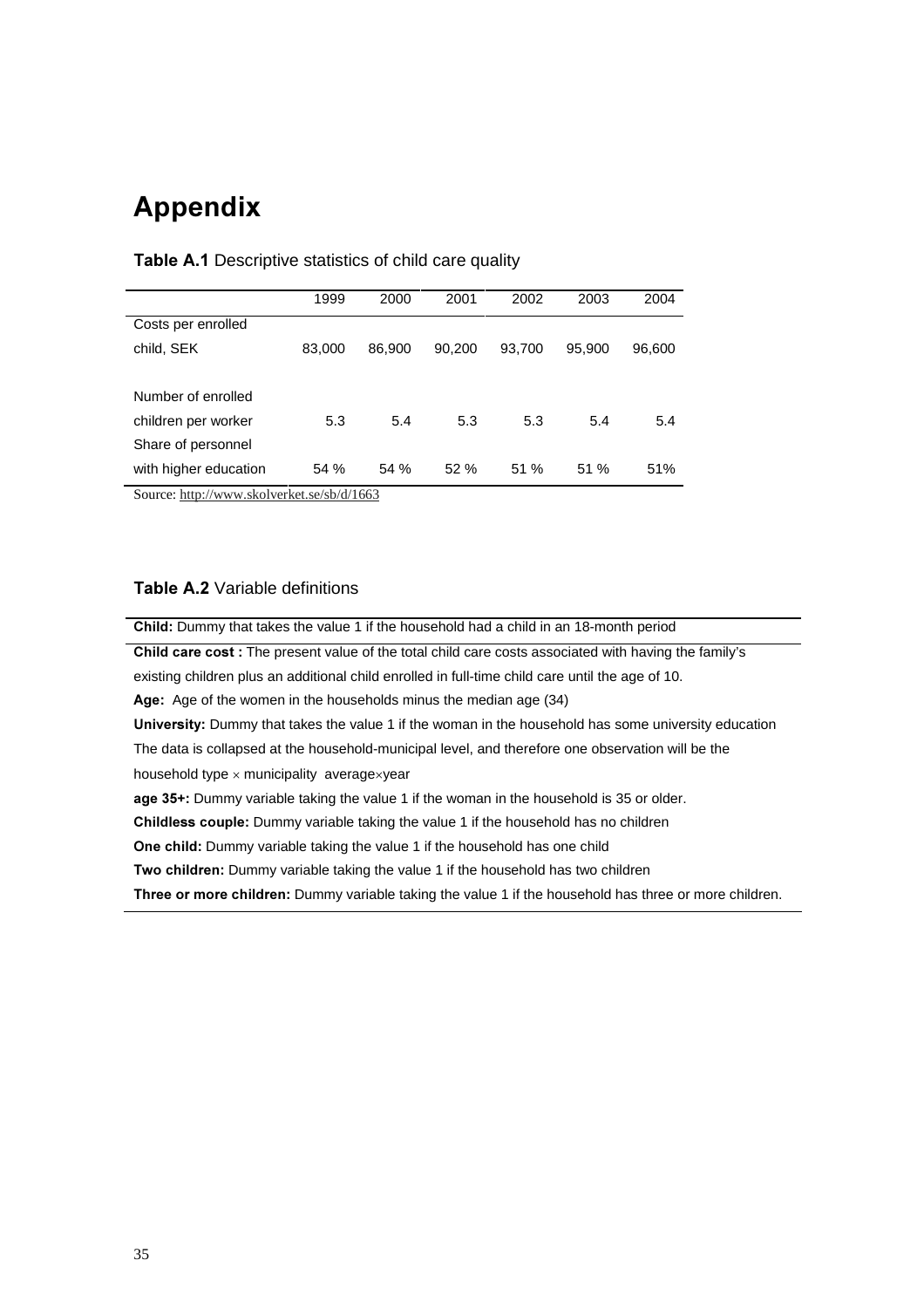|               |             | Sample | <b>Child Care Cost</b> | <b>Births</b> |
|---------------|-------------|--------|------------------------|---------------|
|               |             | Year   |                        |               |
| Young         | Pre-reform  | 1999   | 205.02                 | 176.09        |
|               |             |        | (73.16)                | (273.72)      |
|               | Post-reform | 2001   | 97.25                  | 199.71        |
|               |             |        | (33.71)                | (287.56)      |
| Old           | Pre-reform  | 1999   | 187.91                 | 21.09         |
|               |             |        | (68.13)                | (112.40)      |
|               | Post-reform | 2001   | 83.86                  | 25.52         |
|               |             |        | (28.54)                | (123.34)      |
| Childless     |             |        |                        |               |
|               | Pre-reform  | 1999   | 147.45                 | 199.74        |
|               |             |        | (46.02)                | (248.59)      |
|               | Post-reform | 2001   | 62.42                  | 226.13        |
|               |             |        | (16.33)                | (261.11)      |
| Families with | Pre-reform  | 1999   | 198.92                 | 75.65         |
| children      |             |        | (71.01)                | (203.88)      |
|               | Post-reform | 2001   | 91.43                  | 84.35         |
|               |             |        | (30.88)                | (215.41)      |
| 1 child       | Pre-reform  | 1999   | 192.93                 | 148.52        |
|               |             |        | (63.93)                | (262.03)      |
|               | Post-reform | 2001   | 87.51                  | 159.49        |
|               |             |        | (25.54)                | (270.73)      |
| 2 children    | Pre-reform  | 1999   | 222.16                 | 49.85         |
|               |             |        | (73.19)                | (167.70)      |
|               | Post-reform | 2001   | 106.18                 | 55.62         |
|               |             |        | (30.35)                | (179.00)      |
| More than 2   | Pre-reform  | 1999   | 229.01                 | 49.92         |
| children      |             |        | (81.83)                | (206.48)      |
|               | Post-reform | 2001   | 114.09                 | 55.47         |
|               |             |        | (34.73)                | (220.12)      |
| Part-time     | Pre-reform  | 1999   | 196.23                 | 65.19         |
|               |             |        | (69.62)                | (210.36)      |
|               | Post-reform | 2001   | 89.53                  | 74.06         |
|               |             |        | (29.54)                | (223.85)      |
| Full-time     | Pre-reform  | 1999   | 204.37                 | 80.37         |
|               |             |        | (66.65)                | (215.63)      |
|               | Post-reform | 2001   | 91.55                  | 88.38         |
|               |             |        | (28.04)                | (225.08)      |
|               |             |        |                        |               |

Table A.3a Pre-reform and post-reform total remaining child care costs in SEK 000s and the number of child births per 1,000 women (during an 18 month spell).

Note: Average values. Standard deviations in parenthesis

.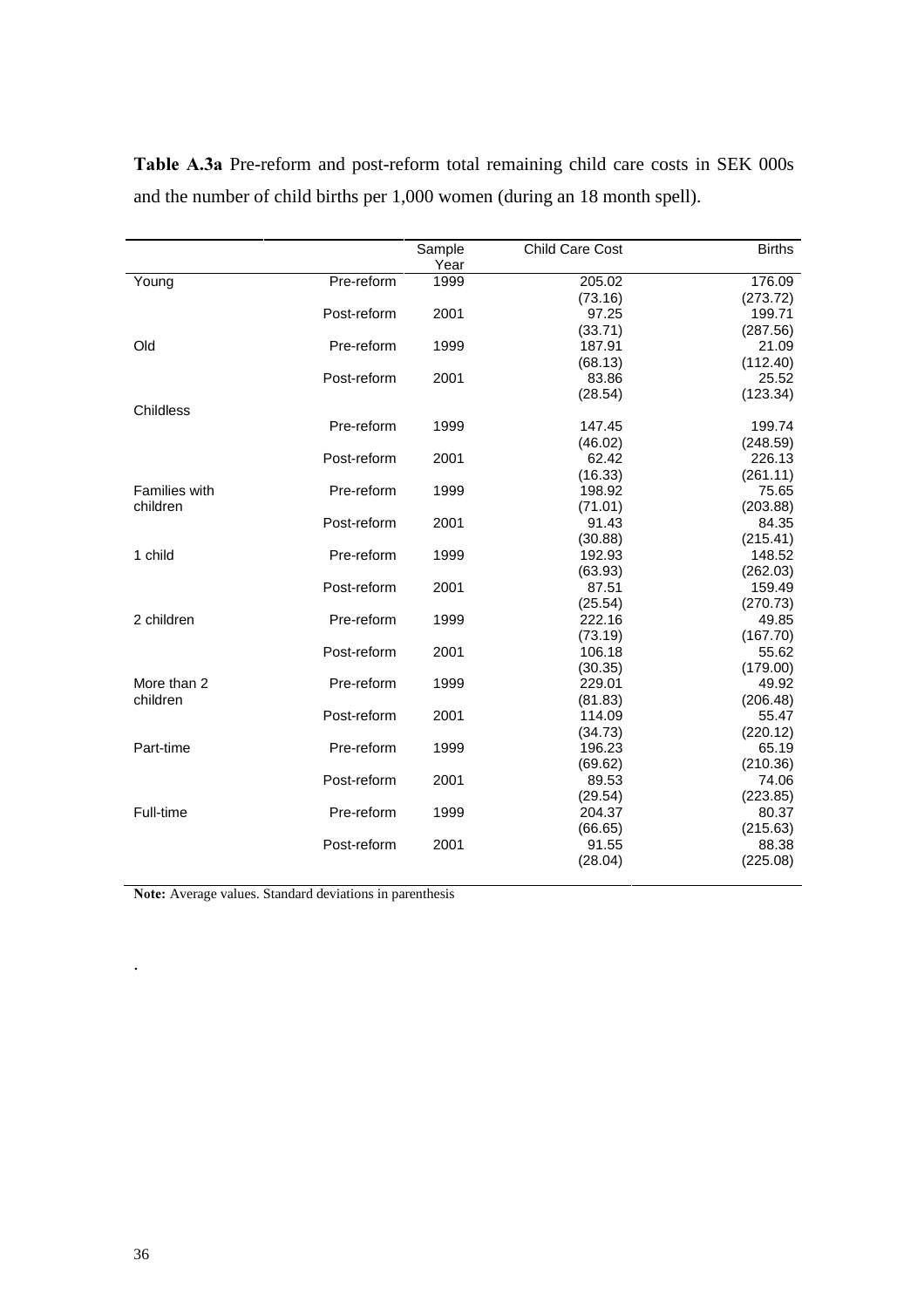Table A.3b Pre-reform and post-reform total remaining child care costs in SEK 000s and the number of child births per 1,000 women (during an 18 month spell). Households with women 34 and younger

|               |             | Sample<br>Year | <b>Child Care Cost</b> | <b>Births</b> |
|---------------|-------------|----------------|------------------------|---------------|
| All           | Pre-reform  | 1999           | 205.02                 | 176.09        |
|               |             |                | (73.16)                | (273.72)      |
|               | Post-reform | 2001           | 97.25                  | 199.71        |
|               |             |                | (33.71)                | (287.56)      |
| Childless     | Pre-reform  | 1999           | 145.73                 | 326.87        |
|               |             |                | (44.99)                | (251.74)      |
|               | Post-reform | 2001           | 62.29                  | 346.14        |
|               |             |                | (16.55)                | (257.63)      |
| families with |             | 1999           | 211.92                 | 158.55        |
| children      | Pre-reform  |                | (72.69)                | (270.76)      |
|               | Post-reform | 2001           | 101.74                 | 180.91        |
|               |             |                | (31.55)                | (285.80)      |
| 1 child       | Pre-reform  | 1999           | 199.41                 | 301.77        |
|               |             |                | (67.14)                | (304.81)      |
|               | Post-reform | 2001           | 93.46                  | 317.30        |
|               |             |                | (28.00)                | (308.78)      |
| 2 children    | Pre-reform  | 1999           | 221.10                 | 71.60         |
|               |             |                | (73.62)                | (194.06)      |
|               | Post-reform | 2001           | 108.37                 | 82.13         |
|               |             |                | (31.57)                | (210.66)      |
| More than 2   | Pre-reform  | 1999           | 219.87                 | 65.88         |
| children      |             |                | (78.41)                | (233.81)      |
|               | Post-reform | 2001           | 110.81                 | 76.56         |
|               |             |                | (34.31)                | (254.53)      |
| Part-time     | Pre-reform  | 1999           | 208.94                 | 139.14        |
|               |             |                | (71.37)                | (328.80)      |
|               | Post-reform | 2001           | 99.23                  | 156.71        |
|               |             |                | (31.11)                | (346.54)      |
| Full-time     | Pre-reform  | 1999           | 224.63                 | 170.156       |
|               |             |                | (73.91)                | (351.14)      |
|               | Post-reform | 2001           | 104.18                 | 190.40        |
|               |             |                | (30.98)                | (366.53)      |
|               |             |                |                        |               |

Note: Average values. Standard deviations in parenthesis